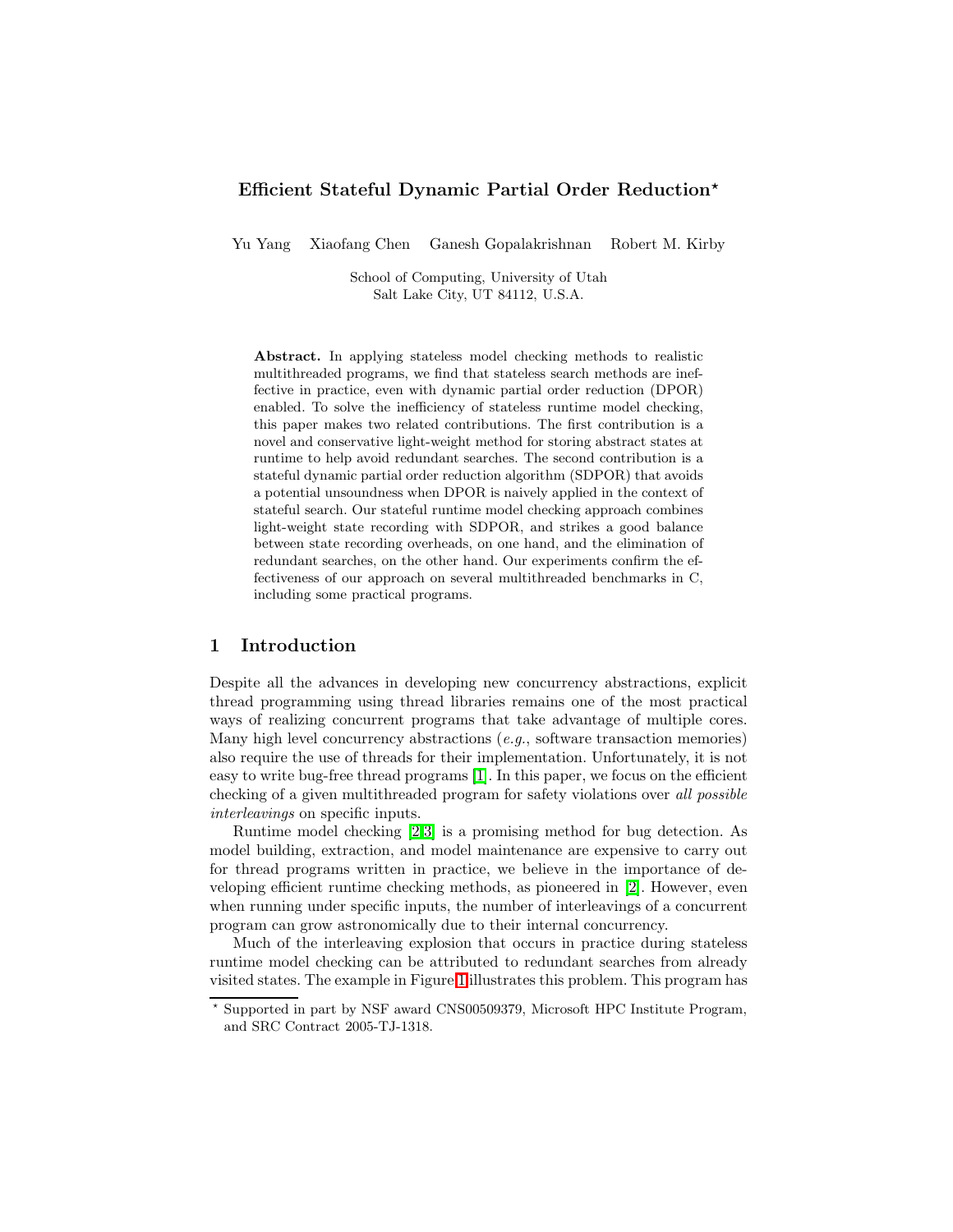```
const int N = 64;
  int d = 0;
    thread1: thread2:
  local int i = 0; local int j = 0;L0: while (i < N){ M0: while (j < N){
L1: atomic{ M1: atomic{
    d = d + i; M2: d = d - j;\text{assert}(d \ \text{% 5 } != 4) assert(d \ \text{% 5 } != 4);} }
L2: i = i + 5; M4: j = j + 2;L3: } M5: }
```
<span id="page-1-0"></span>Fig. 1. A simple example for illustrating the idea

two threads that, in their own atomic blocks that are nested within loops, write to a shared variable d. Stateless search methods cannot handle this example even with the help of dynamic partial order reduction (DPOR) [\[4\]](#page-14-3). This is because: (i) the number of interleavings grows exponentially with respect to the number of loop iterations; (ii) working under stateless DPOR, at any reached state where both threads are enabled, there exists no non-trivial persistent set.

Consequently, with stateless search, many states of this program are re-visited multiple times via different interleavings. For example, given thread1 at L1 and thread2 at M1, whether thread1 executing L1,L2 followed by thread2 executing M1,M2, or vice versa, the program reaches the same state. Figure [2](#page-1-1) illustrates this, where T1 represents thread1 and T2 represents thread2 (Note: The dotted states are the intermediate states attained after executing the visible operation of a transition;this detail illustrates a convention introduced in Section [2.](#page-3-0)) Failing to detect visited states makes the stateless search methods repeatedly explore visited state spaces, which results in very low efficiency.



<span id="page-1-1"></span>Fig. 2. Two different executions of the program in Figure [1](#page-1-0) lead to the same state

While one straightforward solution that avoids redundant searches involves the use of visited states maintained in a hash table, this method, however, is complicated owing to the difficulty of capturing the states of realistic multithreaded program at runtime. This is especially true for programs written in program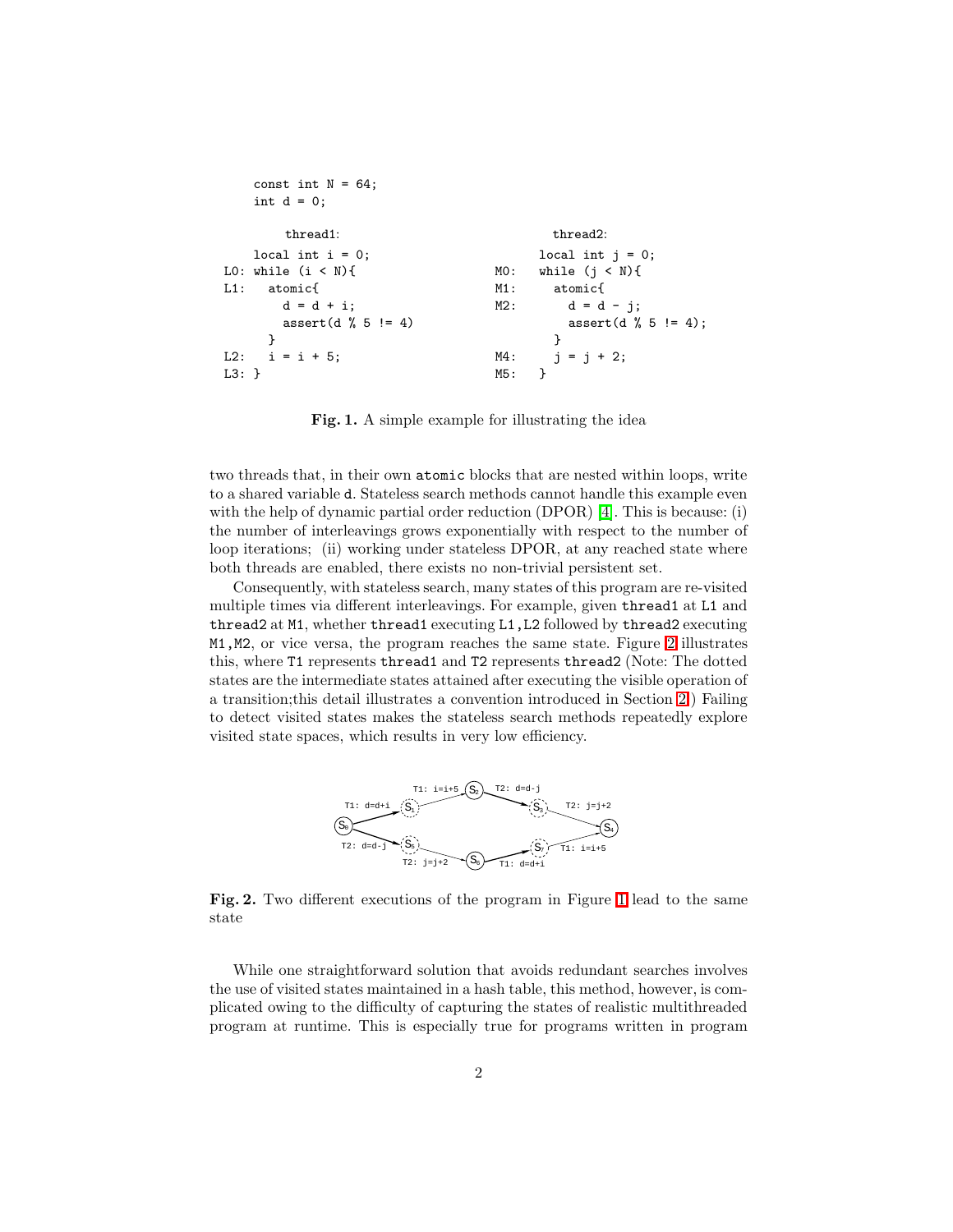languages such as  $C/C++$ . Although there have been model checkers such as CMC [\[5\]](#page-14-4) and Java PathFinder [\[6\]](#page-14-5) that have attempted such program state capture, these approaches are quite heavy-weight. For example, if we take CMC's approach, we need to capture the state of the kernel space plus the user space. Alternately, if we follow Java PathFinder's approach, we will have to build a virtual machine for  $C/C++$  programs. Is there a light-weight approach to recording the states of concurrent programs at runtime? If we have such an approach, how do we combine it with partial order reduction techniques soundly? In this paper, we solve these problems in the context of terminating multithreaded programs. We make the following contributions:

- We propose a novel light-weight scheme for capturing the *local* states of threads. We observe that while capturing the entire state of a realistic program at runtime is difficult and expensive, capturing the changes between two successive local states of a thread can be easy and inexpensive. Based on this observation, we abstract local states of threads with IDs, and try to discover the same local state of a thread among different executions by tracking the changes (i.e., "deltas") between successive local states of threads. While an actual total system state of a thread program with  $N$  threads would be a tuple  $(g, (l_1, \ldots, l_N), (p_1, \ldots, p_N))$  where g is the global state,  $l_k$  are the actual thread local states and  $p_k$  are the actual thread PCs, an *abstract* state would be  $(g,(i_1,\ldots,i_N),(p_1,\ldots,p_N))$  where  $i_k$  are *IDs* we assign for thread local states. These IDs are computed in a conservative way based on the sequence of deltas that each thread undergoes, as explained in Section [3.](#page-4-0)
- We present a stateful dynamic partial order reduction (SDPOR) algorithm, which combines our light-weight runtime state capturing approach with dynamic partial order reduction. By introducing states in dynamic partial order reduction, an obvious soundness problem is not updating the backtrack set along a new path that revisits a state. To solve this problem efficiently, we dynamically construct a visible operation dependency graph while performing the search. When a visited state is encountered, we compute the summary of the visited sub-state-space using the visible operation dependency graph. With the summary, we conservatively update the backtrack sets of states and guarantee the soundness of our approach.
- We have implemented SDPOR within our runtime model checker Inspect [\[7\]](#page-14-6), and evaluated our approach on a set of multithreaded C benchmarks. The experiments show that SDPOR is much more effective than the stateless DPOR.

The rest of the paper is organized as follows. We introduce the background definitions in Section [2.](#page-3-0) In Section [3,](#page-4-0) we describe how local states can be captured in a light-weight and conservative manner. Section [4](#page-6-0) presents how the DPOR algorithm can be adapted, with the stateful search. Sections [5](#page-12-0) and [6](#page-12-1) then present the implementation details and the experimental results. An the end, we discuss related work and conclude the paper.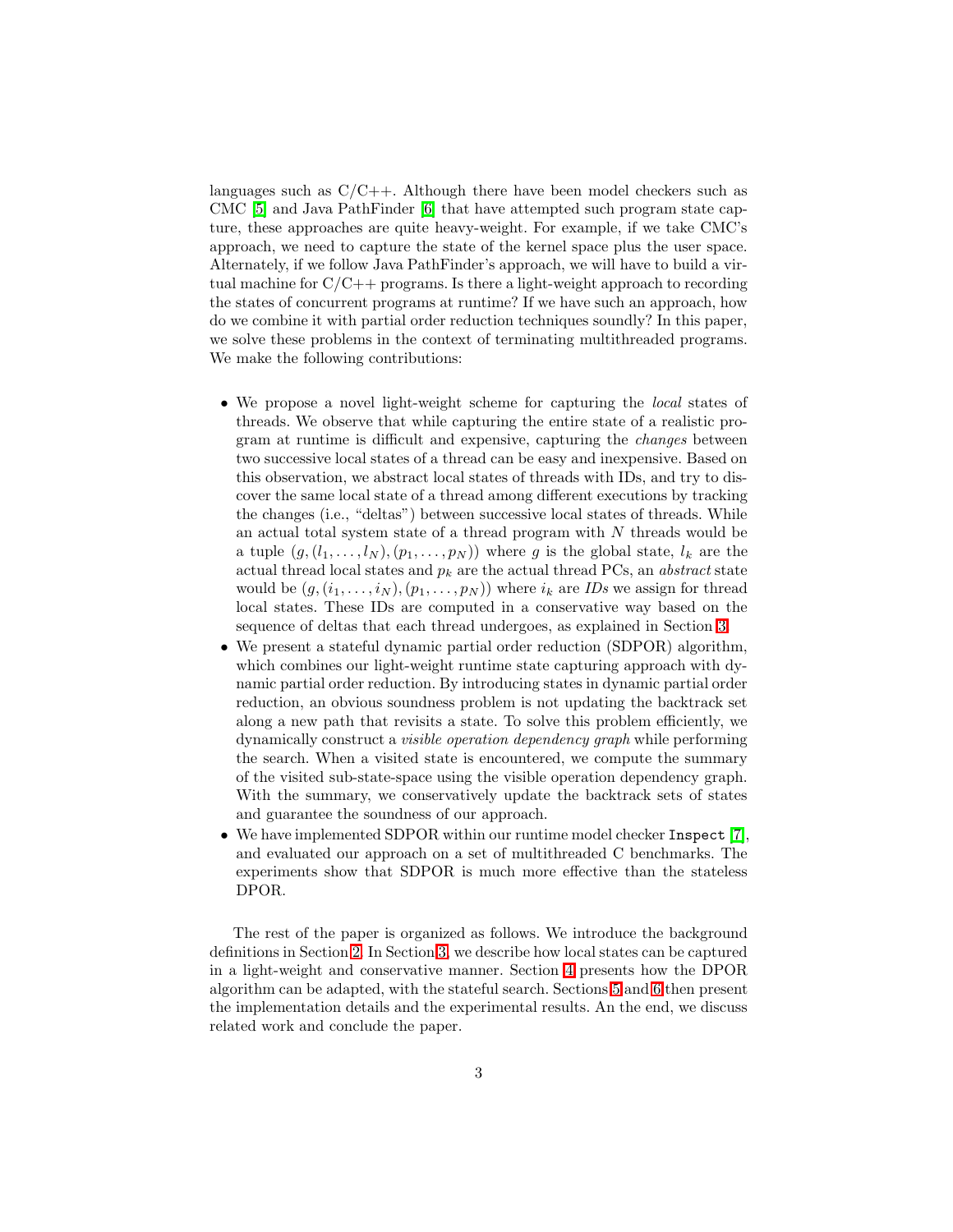### <span id="page-3-0"></span>2 Background Definitions

In this section, we define the notations we employ in the rest of the paper, following the style of [\[4\]](#page-14-3). We consider a terminating multithreaded program with a fixed number of sequential threads as a state transition system. We use  $Tid = \{1, \ldots, n\}$  to denote the set of thread identities. Threads communicate with each other via *global* objects which are visible to all threads. The operations on global objects are called visible operations, while thread local variable updates and PC updates are *invisible* operations. The total system state  $(S)$ , the program counters of the threads  $(PCs)$ , and the local states of threads  $(Locals)$  are now defined:

$$
S \subseteq Global \times Locals \times PCs
$$
  
\n
$$
PCs = Tid \rightarrow PC
$$
  
\n
$$
Locals = Tid \rightarrow Local
$$

Here, Global is the state of global objects, Local the local state of any thread, and PC the program counter of any thread. For  $s \in S$ , we use  $q(s) \in Global$  to denote the state of global objects in s,  $l(s) \in \text{Locals}$  to denote the local state component, and  $l_{\tau}(s) \in Locals(\tau)$  to denote the local state of thread  $\tau$  in s. For  $ls \in Locals$ , we write  $ls[h := l]$  to denote the map that is identical to ls except that it maps the thread  $h$  to the local state  $l$ .

A transition  $t : S \to S$  advances the program from one state to a subsequent state. More specifically, it starts with one visible operation, followed by a finite sequence of zero or more invisible operations of the same thread, and ends just before the next visible operation of the same thread. For instance, in Figure [2,](#page-1-1) T1:  $d=d+i$  is a visible operation, and T1:  $i=i+5$  is an invisible operation. We do not consider the read of i that occurs within  $d=d+i$  to be an invisible operation, as it does not change the state of i.

We can view a transition t as a composition of the global transition  $t_g$  and the *local* transition  $t_l$ . That is,  $t = t_l \circ t_g$  where  $t_l, t_g \in S \to S$ . Here,  $t_g$  corresponds to the visible operation that the transition  $t$  starts with. It updates the state of global objects and the program counter of the thread.  $t_l$  corresponds to the finite sequence of invisible operations that follows  $t<sub>g</sub>$ . It can only affect the local state and the program counter of the thread.

Let  $\mathcal T$  denote the set of all transitions of a multithreaded program. A transition  $t \in \mathcal{T}$  is enabled in a state s if  $t(s)$  is defined. If t is enabled in s and  $t(s) = s'$ , we use  $s \stackrel{t}{\rightarrow} s'$  to mean that s' is the successor of s by executing transition t. We use  $tid(t)$  to denote the identity of the thread that executes t. Obviously we have  $tid(t) \in Tid$ .

The behavior of a multithreaded program  $P$  is given by a transition system  $M = (S, s_0, \Gamma)$ , where  $s_0$  is the initial state, and  $\Gamma \subseteq S \times S$  is the transition relation.  $(s, s') \in \Gamma$  iff  $\exists t \in \mathcal{T} : s \stackrel{t}{\rightarrow} s'.$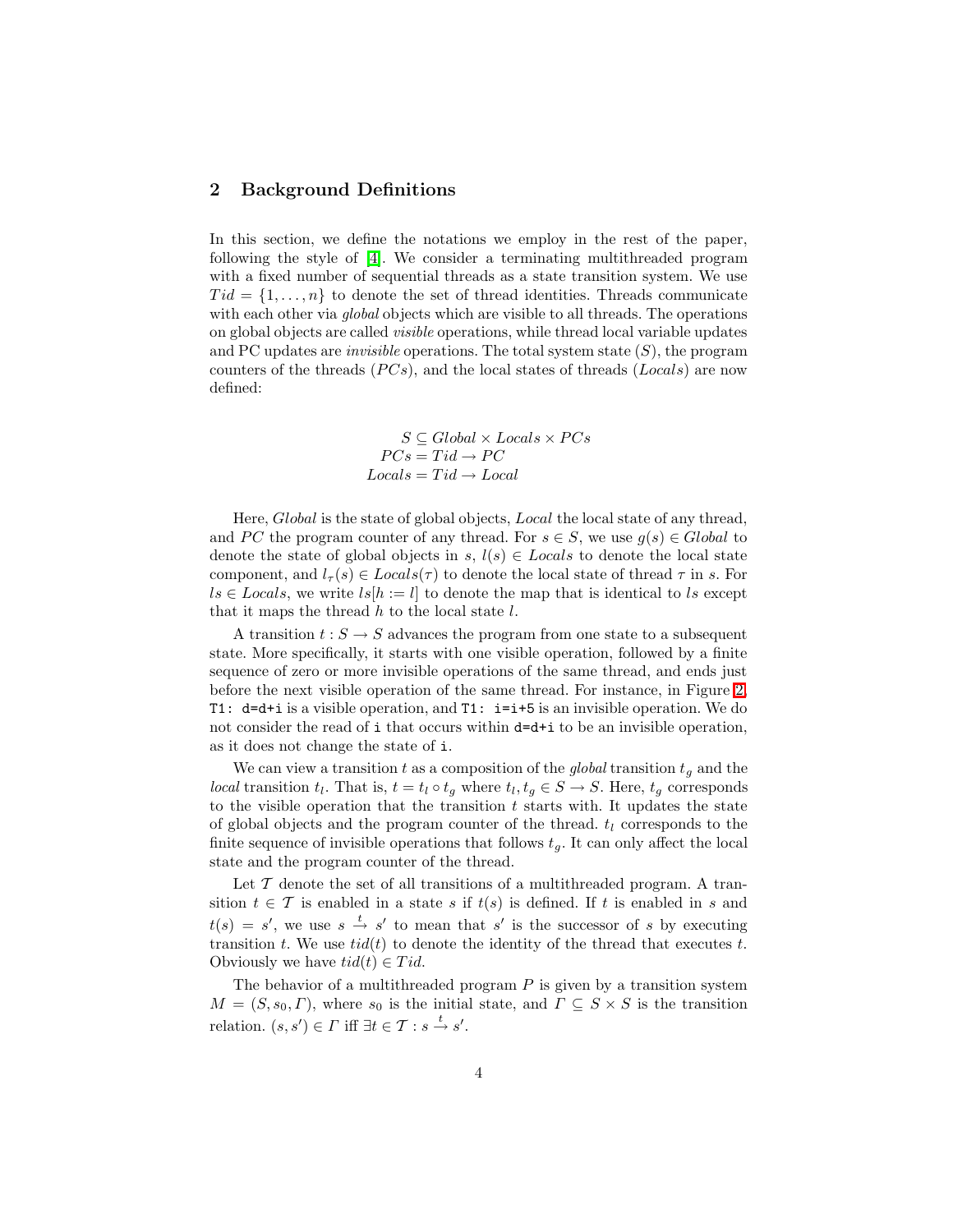# <span id="page-4-0"></span>3 Capturing Local States of Threads

Although the local states of threads are not easy to capture precisely at runtime, we observe that in many cases, the changes  $\delta$  between successive local states are easy to capture. For example, due to the correlations among global objects [\[8\]](#page-14-7), it is commonly the case that there exist sequences of transitions in which each transition has only the visible operation component, with the invisible operation component being absent. In this case, the local states of threads do not change. It is also common that the changes of local states only involve several local objects and are easy to capture. As an example, in the program of Figure [1,](#page-1-0) the local state change of thread1 between two successive executions of the atomic statement labeled L1 only involves the local object i. Likewise, the local state change of thread2 between two successive executions of the atomic block at M1 only involves the local object j. This motivates us to capture the local states of threads by tracking the changes among local states.

We now detail our algorithm for capturing local states of threads at runtime, in the context of a depth first search of the state space of the threads. The key idea of the algorithm is to represent each local state of a thread with an abstract ID, and to link these IDs by tracking changes between successive local states of threads. This scheme helps conservatively determine whether local states of threads are repeating across different executions.

Let *LocalId* denote the set of local state IDs (natural numbers). We define the abstract state of a multithreaded program formally as follows:

$$
S_a \subseteq Global \times Locals_a \times PCs
$$
  
\n
$$
Locals_a = Tid \rightarrow LocalId
$$
  
\n
$$
LocalId \subset \mathbb{N}
$$

With the local state IDs, a multithreaded program can be represented as a transition system  $M_a = (S_s, s_{0_a}, \Gamma_a)$ , where  $s_{0_a}$  is the initial state of the program, and  $\Gamma_a \subseteq S_a \times S_a$  is the transition relation. Note that because of our conservative state maintenance scheme which we present later in this section, there could be more than one abstract state associated with a real state.

Let  $s_a$  be an abstract state in  $S_a$ . When the context is clear, we still use  $g(s_a) \in Global$  to denote the global state of  $s_a$ , and use  $ls(s_a) \in Locals_a$  to denote the local states identities. We use  $lid_{\tau}(s_a) \in LocalId$  to denote the assigned local state identity of thread  $\tau$ . For  $ls_a \in Locals_a$ , we write  $ls_a[\tau := x]$ to denote that the map that is identical to  $ls_a$  except that it maps the thread  $\tau$ to the local state identity x.

As the state of global objects are in general easy to capture, we do not abstract the states of global objects. Let  $s_a \in S_a$  be an abstract state and s be its corresponding state in S. We have  $g(s_a) = g(s)$ . Similarly, we also have  $s_a.PCs = s.PCs.$ 

Let  $s, s' \in S$  be two states, and t be a transition such that  $s \stackrel{t}{\rightarrow} s'$ . Let  $\tau = tid(t)$ . We define the changes of the local state of thread  $\tau$  between s and s' as  $\delta_{\tau} = l_{\tau}(s') \setminus l_{\tau}(s)$ . We use  $\delta_{\varepsilon}$  to represent that the local state does not change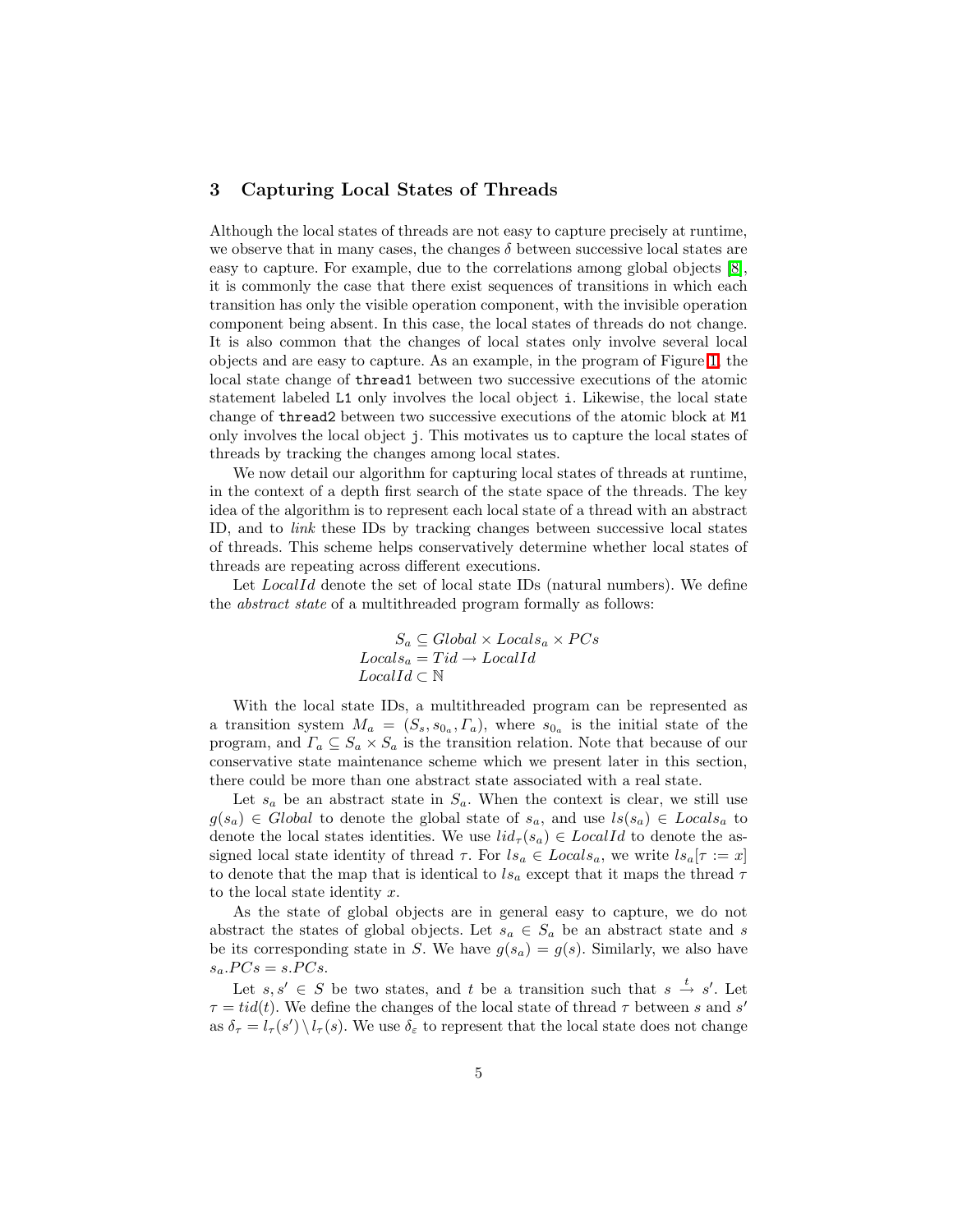for a thread. That is, for the thread  $\tau$  in the above,  $l_{\tau}(s') = l_{\tau}(s)$ . Also, we write  $\delta_{\perp}$  to denote that the local state changes are unknown.  $\delta_{\perp}$  is used when it is hard to capture the local state changes, e.g. when the transition  $t_l$  involves calls to library routines, etc. We use  $\Delta$  to denote the set of all possible local state changes  $(\delta s)$  for all threads in the program.

In order to detect that the same local state of thread is appearing in different executions of the multithreaded program, we maintain a *local state hash table* for each thread of the program. The local state hash table records the IDs of the local states that have been visited, as well as the changes between two successive local states. In more detail, for each thread  $\tau$ , we have a local state hash table  $L_{\tau}$ to store the IDs of the visited local states of  $\tau$ .  $L_{\tau}$ : LocalId  $\times \Delta \rightarrow LocalId$  is a mapping from a local state IDs plus the change to a local state, to a potentially new local state ID. However, if  $L_{\tau}$  already contains the domain point, then the local state ID already in the hash table is returned. We use  $L$  to denote the set of local state hash tables for all threads.

Our basic search algorithm with abstract state recording is presented in Figures [3](#page-6-1) and [4.](#page-6-2) The final SDPOR algorithm in Section [4](#page-6-0) will build on this algorithm. Figure [3](#page-6-1) shows Dfs, a recursive procedure for depth-first search of the state space. DFS calls NEXTLOCAL of Figure [4](#page-6-2) to compute the local state IDs of a thread. The main data structures used are:

- A hash table H to store all program states  $s \in S_a$  that have already been visited during the search.
- For each thread  $\tau$ , we have a local state hash table  $L_{\tau}$  to store the identities of the visited local states of  $\tau$ .

DFs of Figure [3](#page-6-1) has four parameters: the abstract state hash table  $H$ , the local state hash tables L, the current state s, and finally  $s_a$ , which is the abstract state of s. Starting from the initial state, DFS recursively explores the successor states of all states encountered during the search, provided that the correspondent abstract state is not in the hash table. For each visited state, DFS stores the correspondent abstract state in the hash table  $H$ . Each time we reach a state  $s'$  by executing a transition t which is enabled in a state s, we will compute the abstract state of  $s'$  (line 7-9 of Figure [3\)](#page-6-1), and recursively call DFS to explore the next level of the state space.

Figure [4](#page-6-2) shows the algorithm for computing the local state identity of a thread. In the procedure NEXTLOCAL, we consider four possible cases:

- If the local state change is difficult to capture precisely, we simply return a new local state ID x.
- If the local state does not change (i.e.,  $\delta_{\tau} = \delta_{\varepsilon}$ ), the same ID is returned.
- If the hash table  $L_{\tau}$  already has an entry for  $(i, \delta_{\tau}) \rightarrow y$ , then we return y as the ID.
- <span id="page-5-0"></span>– Otherwise, we return a new local state ID  $x$ , and at the same time add an entry  $\langle (i, \delta_\tau) \to x \rangle$  to  $L_\tau$ .

Now with DFS and NEXTLOCAL, we have the following theorem: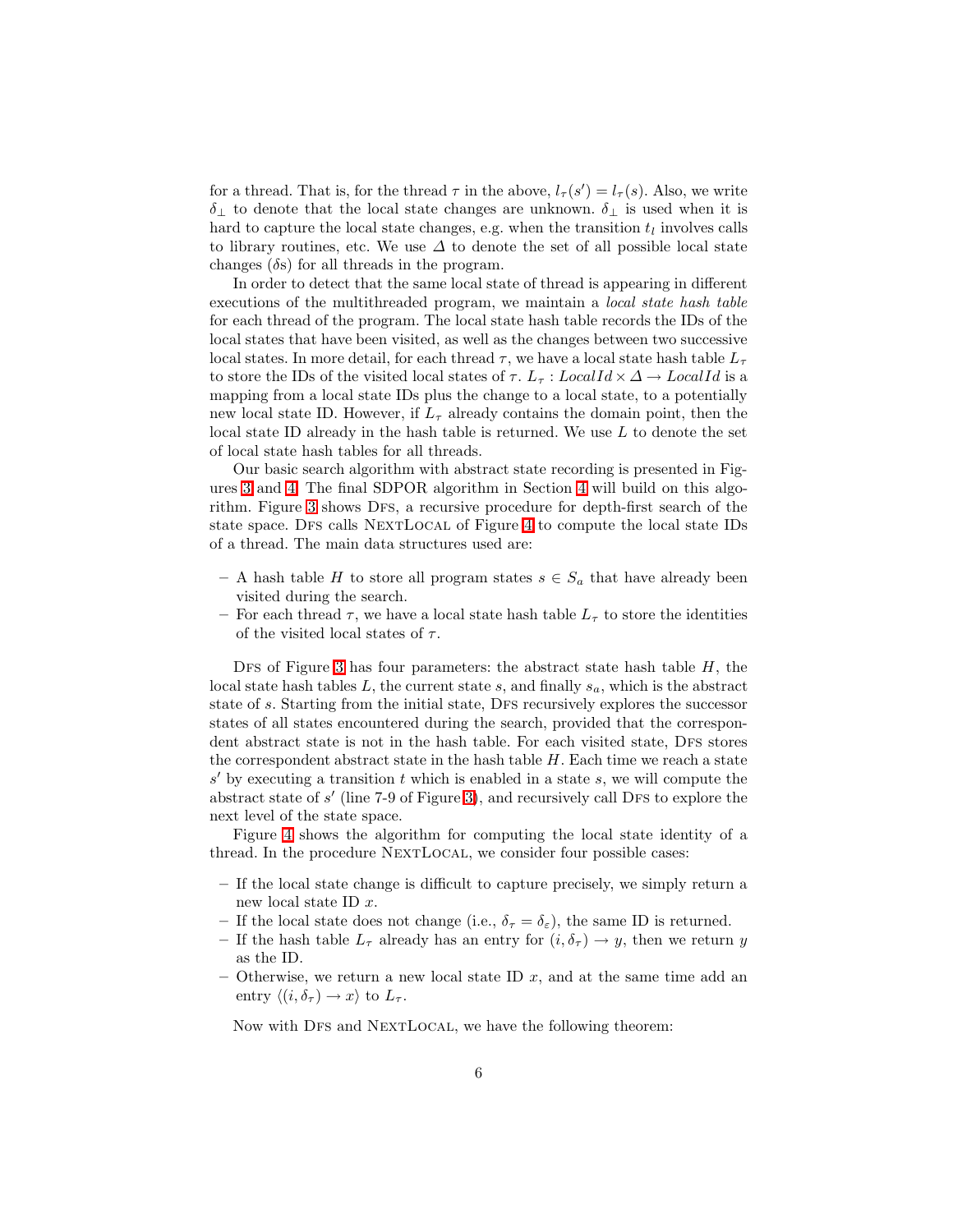1: Initially: H is empty;  $\forall L_{\tau} \in L : L_{\tau}$  is empty;  $DFS(H, L, s_0, s_{0_a})$ ;

2:  $DFS(H, L, s, s_a)$  { 3: if  $(s_a \in H)$  return; 4: enter  $s_a$  in  $H$ ; 5: for each transition t that is enabled in  $s \{$ 6: let  $s' \in S$  such that  $s \stackrel{t}{\rightarrow} s'$ ; 7: let  $\tau = tid(t), \delta_{\tau} = l_{\tau}(s') \setminus l_{\tau}(s);$ 8: let  $x = \text{NextLocal}(L_{\tau}, \text{lid}_{\tau}(s_a), \delta_{\tau});$ 9: let  $s'_a \in S_a$  s.t.  $g(s'_a) = g(s') \wedge ls(s'_a) = ls(s_a)[\tau := x] \wedge s'_a \cdot PCs = s' \cdot PCs;$ 10:  $\text{DFS}(H, L, s', s'_a);$ 11: } 12: }

Fig. 3. Depth-first search with a light-weight state capturing scheme

<span id="page-6-1"></span>1: NEXTLOCAL $(L_{\tau}, i, \delta_{\tau})$  { 2: let  $x \in LocalId$  be a unique new local state identity; 3: if  $(\delta_t = \delta_\perp)$  return x; 4: if  $(\delta_{\tau} = \delta_{\varepsilon})$  return *i*; 5: if  $(\exists y : \langle (i, \delta_{\tau}) \rightarrow y \rangle \in L_{\tau})$  return y; 6: add  $\langle (i, \delta_\tau) \to x \rangle$  to  $L_\tau$ ; 7: return  $x$ ; 8: }

<span id="page-6-2"></span>Fig. 4. Computing the local state identity of a thread

**Theorem 1.** Let  $M = (S, s_0, \Gamma)$  be a multithreaded program. In a depth first search on S following the algorithm of Figure [3,](#page-6-1) let  $s, s' \in S$  be states that can be reached from  $s_0$ , and let  $s_a, s'_a \in S_a$  be the abstract states corresponding to s and s'. Then  $\forall \tau \in Tid : lid_{\tau}(s_a) = lid_{\tau}(s'_a) \implies l_{\tau}(s) = l_{\tau}(s')$  $\Box$ 

The detailed proof is in the appendix. Theorem [1](#page-5-0) states that to detect the visited states at runtime, instead of capturing the local states of threads in detail, we can conservatively infer the equality of local states using the local state changes  $\delta$ . In practice, capturing  $\delta$  is usually much easier than capturing the whole local state. Therefore, the task of explicitly capturing states at runtime can be greatly simplified. In the next section, we show how to combine our approach of state capturing with dynamic partial order reduction.

# <span id="page-6-0"></span>4 Stateful Dynamic Partial Order Reduction

### 4.1 Background

Dynamic partial order reduction [\[4\]](#page-14-3) has been shown as an effective reduction technique in stateless search. In DPOR, given a state  $s$ , the persistent set [\[9\]](#page-14-8) of s is not computed immediately after reaching s. Instead, DPOR explores the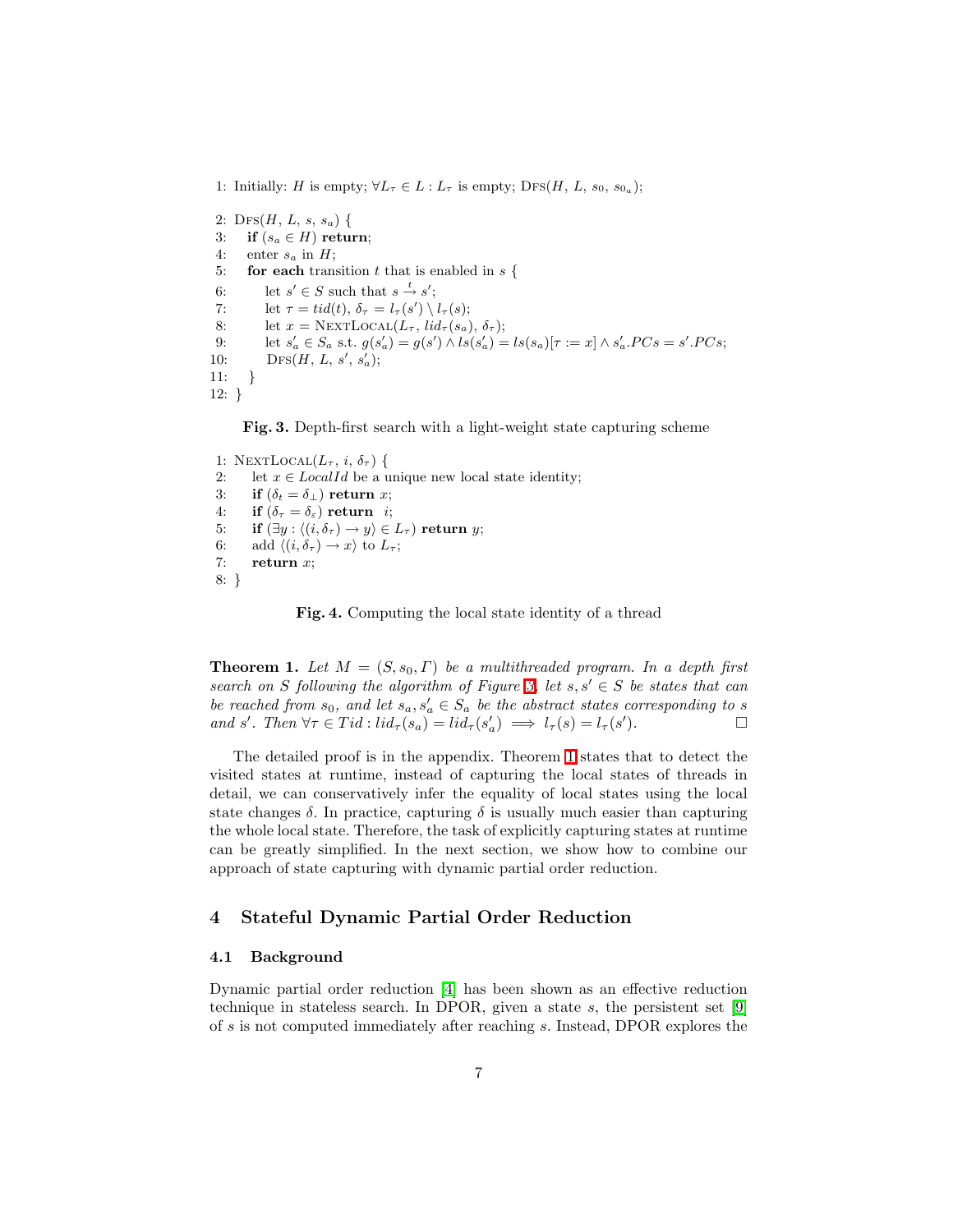states that can be reached from s using depth-first search, and adds backtrack information into the backtrack set of s while exploring the sub-space that is reachable from s.

In more detail, let  $t_i$  be a transition that is enabled at state s. Suppose the model checker first selects  $t_i$  to execute at s. Let  $t_j$  be a transition which can be enabled with a depth first search (in one or more steps) from s by executing  $t_i$ . Then before  $t_i$  is executed, DPOR will check whether  $t_i$  and  $t_i$  are dependent and can be enabled concurrently, i.e. *co-enabled*. If so,  $tid(t<sub>i</sub>)$  or the id of the thread which  $t_i$  is dependent on will be added to the the backtrack set of s if a transition of  $tid(t_j)$  is enabled at s. Later, in the process of backtracking, if the state s is found with non-empty backtrack set, DPOR will select one transition t which is enabled at s and  $tid(t)$  is in the backtrack set of s, and explore a new branch of the state space by executing t from s; at the same time,  $tid(t)$  will be removed from the backtrack set of s.

For convenience, we use the following notations to represent the notions used in DPOR:

- $-$  s.enabled denotes the set of transitions that are enabled at s. We say a thread  $\tau$  is enabled at s if  $\exists t \in s.\mathit{enabeled} : \mathit{tid}(t) = \tau.$
- s.backtrack refers to the backtrack set of state s, i.e. the set of threads whose transitions are enabled at s but have not been executed, s.backtrack  $\subset$  Tid.
- s.done denotes the set of threads whose transitions are enabled at s and have been executed from s, s.done  $\subseteq$  Tid.

As DPOR is a stateless depth first search, it also suffers from the redundant exploration of the state space as described in Section [1.](#page-0-0) In the rest of this section, we show how to adapt dynamic partial order reduction in the context of stateful search, and how to combine the state capturing scheme of Section [3](#page-4-0) with the stateful dynamic partial order reduction.

#### 4.2 Stateful DPOR

The problem: In a depth first search with DPOR, it seems that if visited states can be recognized, DPOR can simply stop the search at the visited states and start backtracking. However, it is not that simple because the transitions to be executed after the visited states may update the backtrack sets of the states in the search stack. Simple backtracking may result in unsoundness. For example, suppose we have two different executions

$$
S_1 = s_0 \xrightarrow{t_0} s_1 \xrightarrow{t_1} \dots \xrightarrow{t_{u-1}} s_u \dots
$$

$$
S_2 = s_0 \xrightarrow{t'_0} s'_1 \xrightarrow{t'_1} \dots \xrightarrow{t'_{v-1}} s'_v \dots
$$

of a program starting from the same state  $s_0$ , and  $s'_v$  is a visited state,  $s'_v = s_u$ ,  $u, v \geq 0$  (a fact also noted in [\[10\]](#page-14-9)). Also, suppose that  $S_2$  is explored after  $S_1$  in the depth first search with DPOR. Now, for every transition  $t$  which is executed after  $s'_v$ , the backtrack sets of states  $s_0, s'_1, \ldots, s'_v$  of  $S_2$  may have to be updated. As a result, if we simply stop exploring the state space after  $s'_v$ , we may miss exploring a subset of the state space, i.e., this naïve approach is not sound.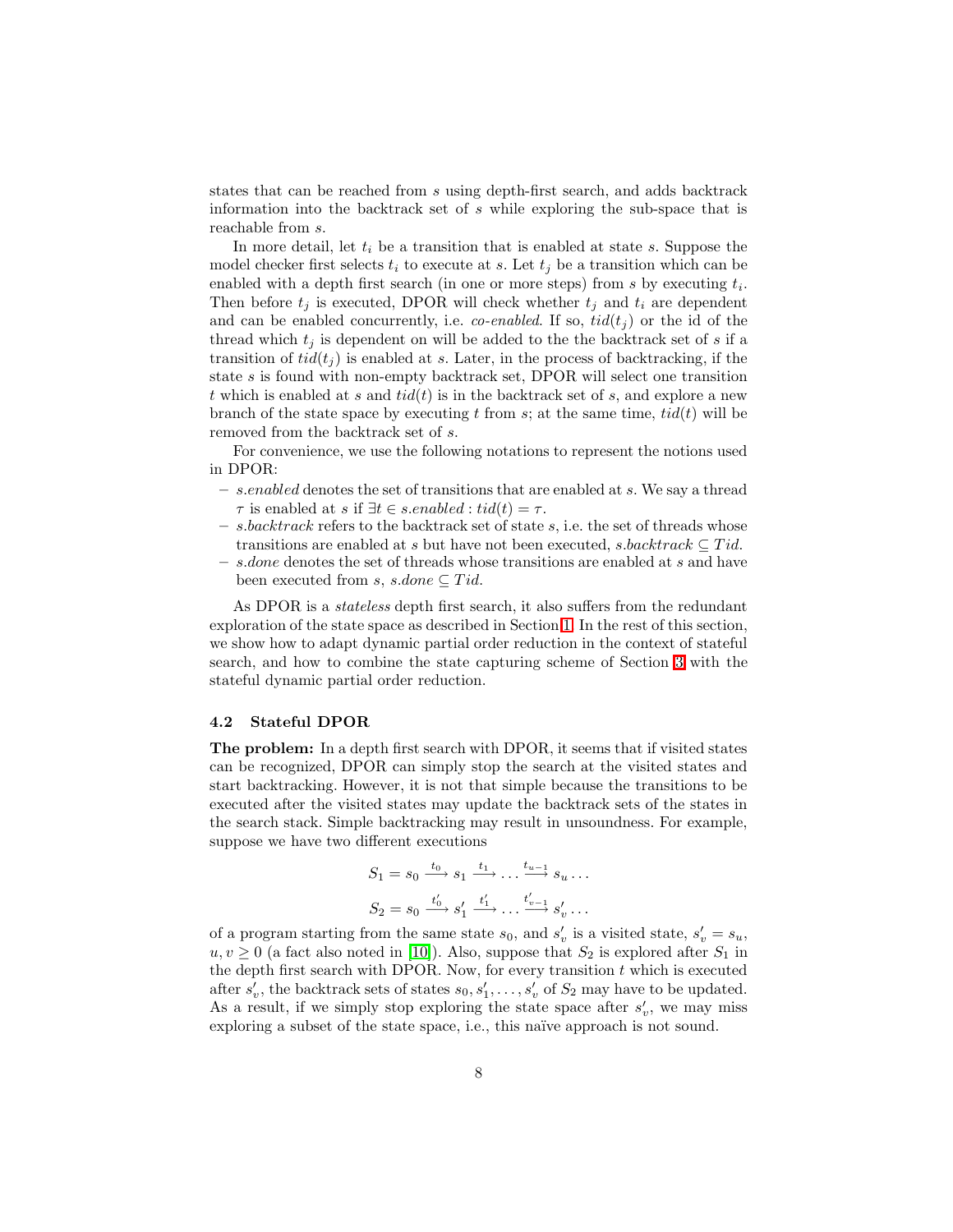Initial solution: A straightforward way to fix this problem is that when a visited state is encountered, for each state s in the search stack, we update the backtrack set as follows – for all  $t \in s$ .enabled where  $tid(t) \notin s$ .done, add  $tid(t)$ into s.backtrack. This solves the problem of missing potential backtrack sets. However, it may also have the side effect of introducing too many unnecessary backtrack points which would not be introduced in the stateless DPOR.  $^1$  $^1$  This side effect may put significant overhead on the stateful approach and make the stateful DPOR run slower than the stateless one. Our initial experiments confirmed this conjeture.

Visible operation dependency graph: To avoid unsoundness we employ an efficient mechanism called *visible operation dependency graph*. Let  $s_v$  be a visited state encountered in the stateful DPOR. As only the visible operations of transitions determine whether two transitions are dependent or not, our approach is to compute a summary for the state space the element of which can be reachable from  $s_v$ . This summary captures all the visible operations that might be executed from  $s_v$  in one or more steps. We can use this summary to update the backtrack sets of the states that are in the search stack.

Obviously, computing such a summary for every state is very heavy-weight. However, we observe that with multithreading, the programs are usually designed in such a way that each thread is assigned some specific tasks to get the most benefit out of parallelism. The number of resources that require mutual exclusive accesses, and the number of conditions that threads need to be synchronized are limited, and usually small in number. This implies that while the number of states of a multithreaded program can be large, the number of visible operations that each thread may execute is limited.

For instance, for the program of Figure [1,](#page-1-0) although the number of states can be large, the only visible operation that thread1 and thread2 may execute is updating the global object d.

Based on this observation, instead of trying to maintain a summary for each state and keep the summaries updated, we compute the summary dynamically only when a visited state is encountered by looking up the visible operation dependency graph which is constructed dynamically during the search.

In more detail, let  $M = (S, s_0, \Gamma)$  be a multithreaded program. Let T be the transition set of M. A visible operation dependency graph  $G = \langle V, E \rangle$  for M is a directed graph which captures the happen-before relation of visible operations for the traversed state space. Every node  $v \in V$  of G is a visible operation. That is,  $\forall v \in V : \exists t \in \mathcal{T} : t_g = v$ . For each transition sequence  $s_1 \stackrel{t}{\rightarrow} s_2 \stackrel{t'}{\rightarrow} s_3$  we encounter during the search, we add a directed edge  $(t_g, t'_g)$  into the graph.

In a depth-first search, when a visited state  $s$  is encountered, all the states that are reachable from s must have been visited because of the depth first search. Hence, all the visible operations that may be executed in states reachable from

<span id="page-8-0"></span> $1$  The solution in [\[10\]](#page-14-9) was this, but the method was experimented only in the context of a custom-built model checker on very small MPI program examples.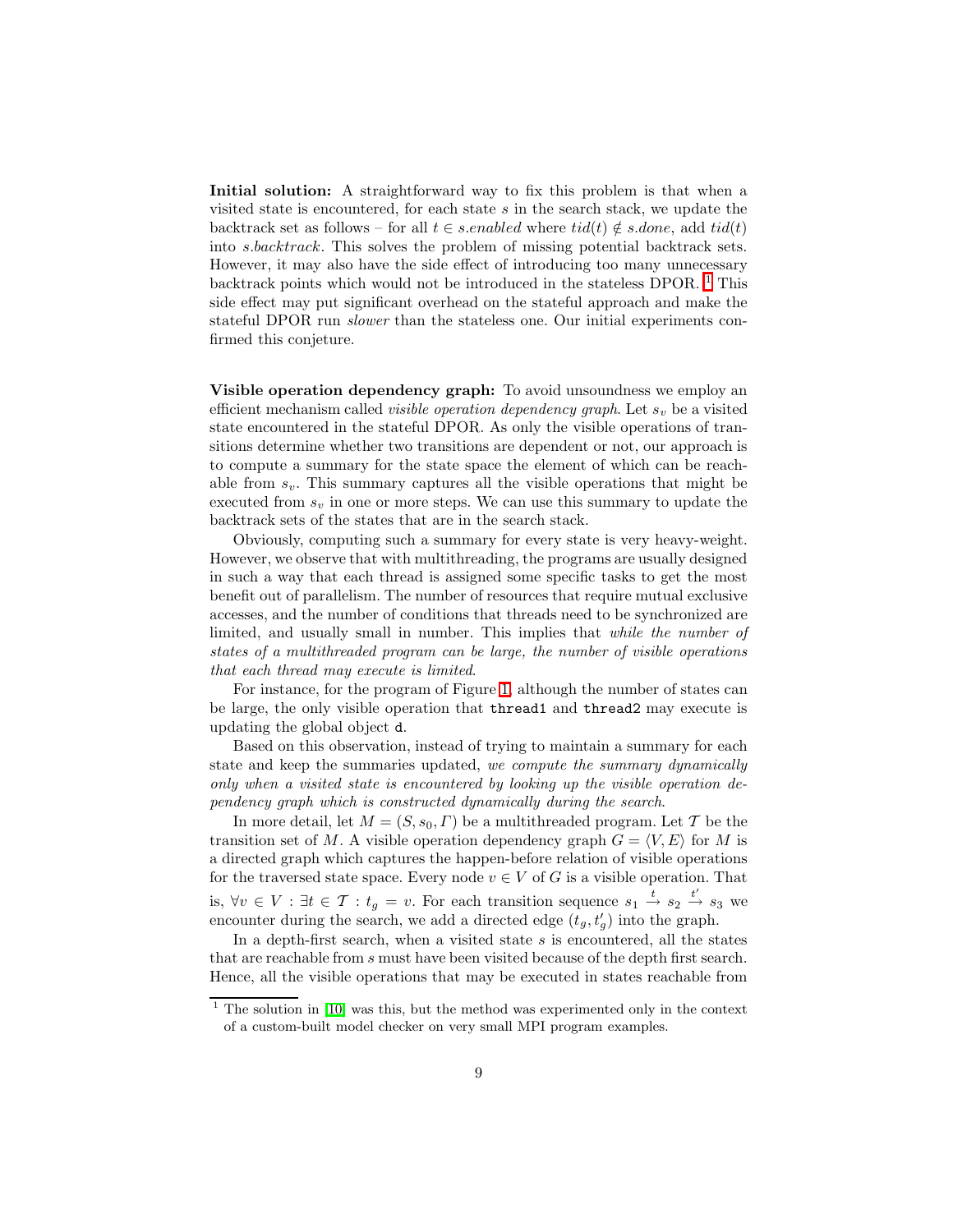s must have been executed. Therefore, we can traverse the visible operation dependency graph to find out all the visible operations that may be executed from some transition in s.enabled, and use this as a summary to update the backtrack sets of the states which are in the search stack. As the size of the graph is proportional to the number of visible operations that a multithreaded program may execute, this is a light-weight method for computing summaries of the visited states.

SDPOR: Figure [5](#page-10-0) presents our stateful dynamic partial order reduction algorithm ( $SDPOR$ ). The procedure  $SDPOR$  takes three parameters: the search stack  $S$ , the state hash table  $H$ , and the visible operation dependency graph G. Similar to DPOR, given a multithreaded program P, SDPOR first explores an arbitrary interleaving of the program, and thereafter, continues explore alternative interleavings until all relevant interleavings are explored, i.e., when no backtrack points are in the search stack. The differences between SDPOR and DPOR are:

- $-$  SDPOR uses a hash table H to record the visited states (line 9 of Figure [5\)](#page-10-0). When a visited state is encountered, SDPOR conservatively updates the backtrack sets for states in the search stack  $S$ , and start backtracking (line 5-7 of Figure [5\)](#page-10-0).
- $-$  SDPOR uses a visible operation dependency graph  $G$  to dynamically learn the happen-before relation of visible operations during the depth-first search (line 19 of Figure [5\)](#page-10-0). G is used to compute the state summary  $U$  when a visited state is encountered (line 5 of Figure [5\)](#page-10-0).

<span id="page-9-0"></span>SDPOR uses UPDATEBACKTRACKSETS of Figure [6](#page-10-1) to update the backtrack sets for states in the search stack. UPDATEBACKTRACKSETS is the same as that in the stateless DPOR. We present it here for completeness.

**Theorem 2.** Let  $M = (S, s_0, \Gamma)$  be a multithreaded program. For every execution of a transition  $s \stackrel{t}{\rightarrow} s'$  of M, if it is explored by the stateless DPOR, it must be explored by SDPOR.  $\Box$ 

The soundness of SDPOR is guaranteed by Theorem [2.](#page-9-0) The detailed proof is given in the appendix. This theorem shows that given a multithreaded program, the set of states visited by SDPOR is a superset of the states visited by DPOR. This means that SDPOR is a conservative approach.

Note that DPOR may re-explore the same state space many times, while SDPOR will, whenever abstract states are found in the hash-table, avoid all those re-visits. Therefore, the bag of DPOR visited states usually has size far higher than the  $baq$  of states that SDPOR visits. This is the reason that SDPOR can be more efficient than DPOR in checking multithreaded programs. The experiments to be shown in Section [6](#page-12-1) confirm that comparing with DPOR, SDPOR is more efficient in checking realistic multithreaded programs.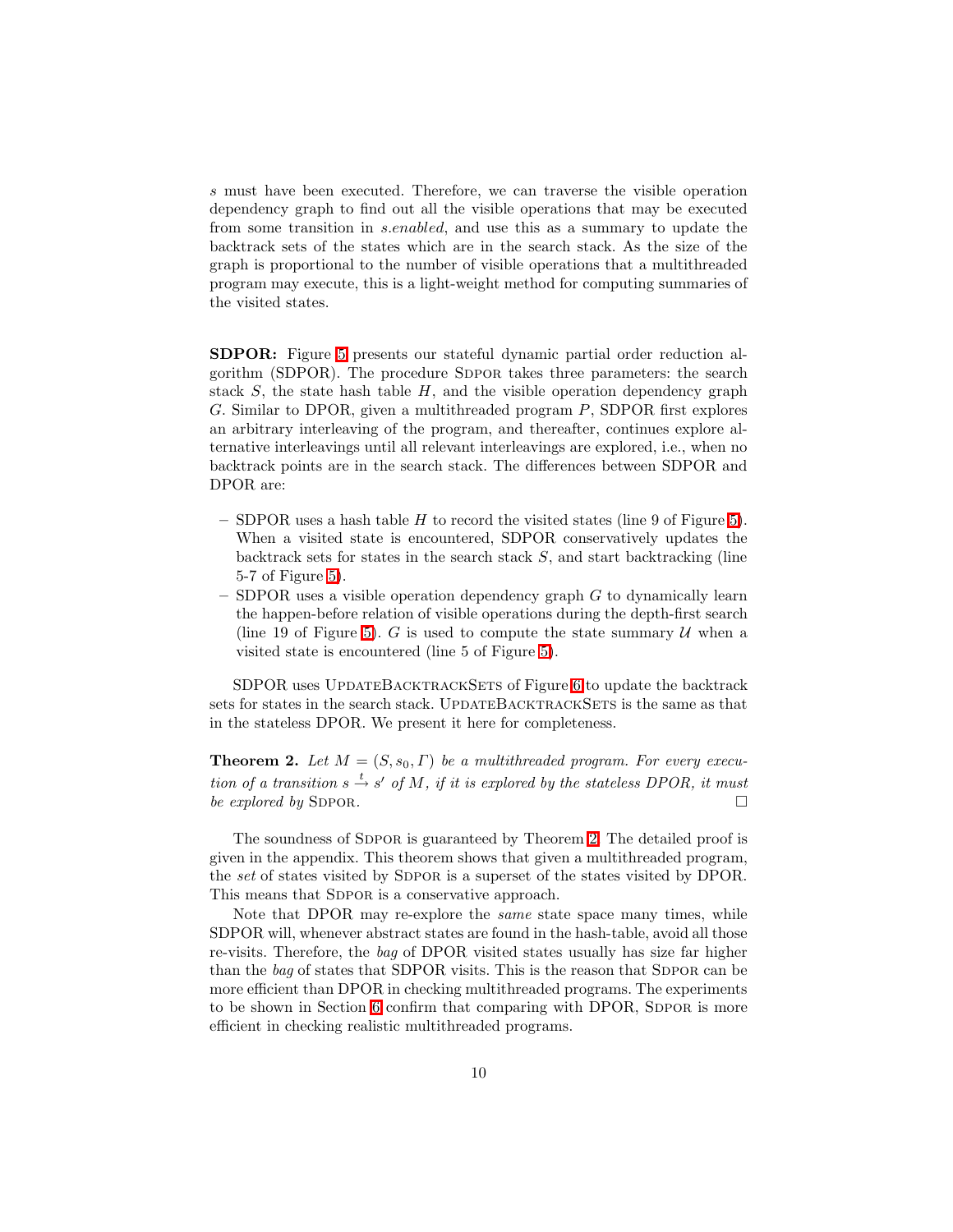1: Initially:  $S.push(s_0)$ ; H is empty; G is empty;

2:  $SDPOR(S, H, G)$  { 3:  $s \leftarrow S.top;$ 4: **if**  $(s \in H)$  { 5: let  $\mathcal{U} = \{v \mid \exists t \in s.\text{enabeled}, v \text{ is reachable in } G \text{ from the node } t_a\};$ 6: for each  $t \in \mathcal{U}$ , UPDATEBACKTRACKSETS(S, t); 7: return; 8: } 9: add s into  $H$ ; 10: for each  $t \in s.enabeled$ , UPDATEBACKTRACKSETS $(S, t)$ ; 11: if  $(\exists \text{ thread } \tau, \exists t \in \text{s. enabled}, tid(t) = \tau)$ 12:  $s.\text{backtrack} \leftarrow \{\tau\};$ 13:  $s.done \leftarrow \varnothing$ ; 14: while  $(\exists h \in s.\text{backtrack} \setminus s.\text{done})$  { 15:  $s.\text{backtrack} \leftarrow \text{s.backtrack} \setminus \{h\};$ 16:  $s.done \leftarrow s.done \cup \{h\};$ 17: let  $t \in s.\n{enabled},\n{tid}(t) = h, \text{ and let } s' = next(s, t);$ 18:  $S.push(s');$ 19: if  $\exists s_x \in S$  s.t.  $s_x \stackrel{t_x}{\to} s \stackrel{t}{\to} s'$ , add a directed edge  $(t_{x_g}, t_g)$  to G 20:  $SDPOR(S, H, G);$ 21:  $S.pop();$  $22:$  } 23: } 24: }

Fig. 5. Stateful dynamic partial order reduction (SDPOR)

```
1: UPDATEBACKTRACKSETS(S, t) {
```
- 2: let T be the sequence of transitions that are executed from the initial state of the program, following the sequence of states in  $S$ ;
- 3: let  $t_d$  be the latest transition in T that is dependent and may be co-enabled with  $t$ ;
- 4: if  $(t_d \neq \text{null})$ {
- 5: let  $s_d$  be the state in S from which  $t_d$  is executed;
- 6: let E be  $\{q \in s_d.\mathit{enabeled} \mid \mathit{tid}(q) = \mathit{tid}(t), \text{ or } q \text{ in } T, q \text{ happened after } t_d\}$ and is dependent with some transition in  $T$  which was executed by  $tid(t)$  and happened after  $q \}$

```
7: if (E \neq \emptyset)
```
8: choose any q in E, add  $tid(q)$  to  $s_d$  backtrack;

```
9: else
```

```
10: s_d.backtrack \leftarrow s_d.backtrack \cup \{tid(q) | q \in s_d.enabeled\};
```
- $11:$  }
- <span id="page-10-1"></span>12: }

Fig. 6. Updating the backtrack sets for states in the search stack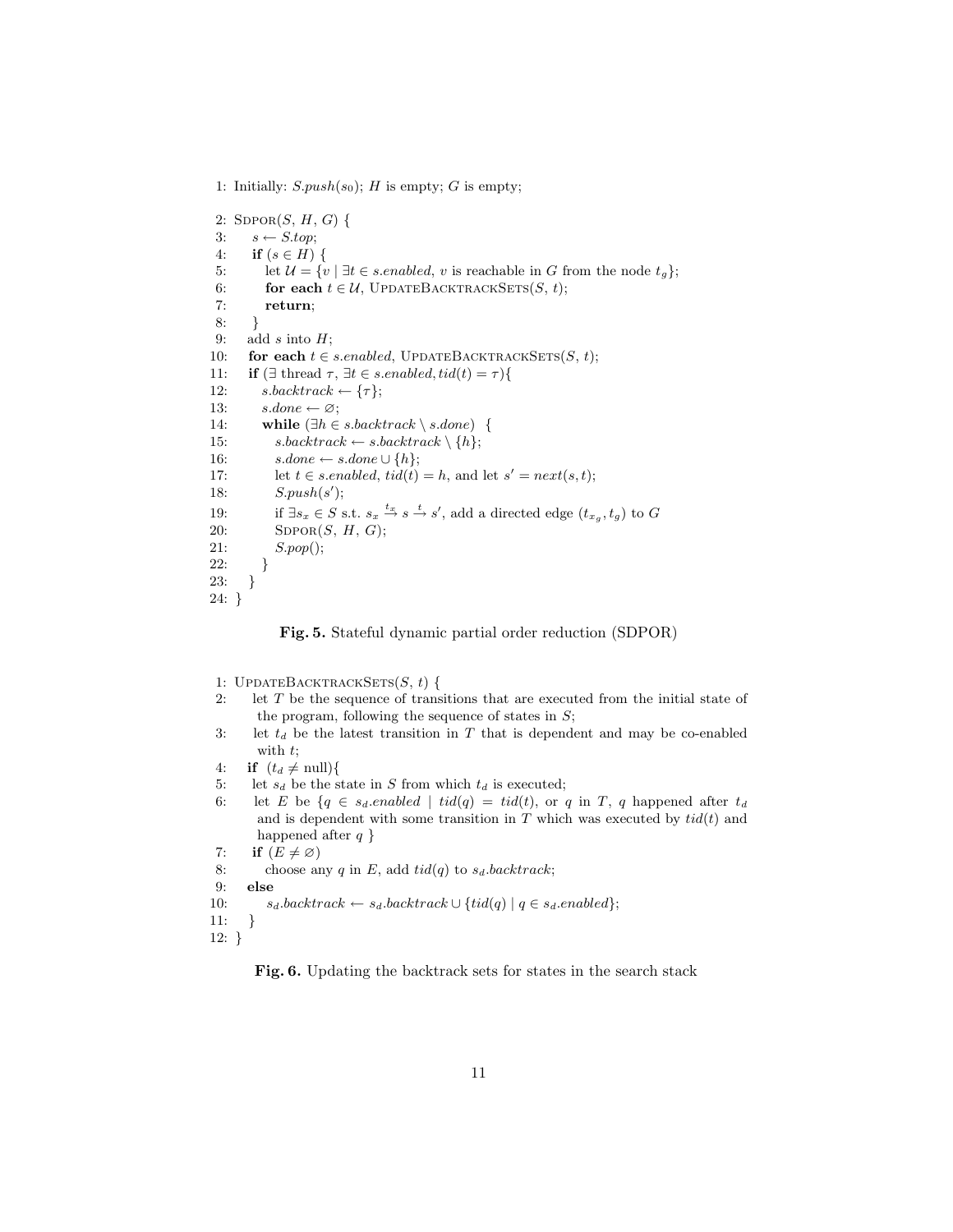#### 4.3 Efficient SDPOR

The algorithm of Figure [5](#page-10-0) assumes that the model checker is capable of capturing the program states precisely. Here we present the practical algorithm which combines SDPOR of Figure [5](#page-10-0) with the light-weight state capturing scheme that is presented in Section [3.](#page-4-0) Figure [7](#page-11-0) shows the algorithm. Here the procedure SDPOR takes four parameters – although the parameter  $S$  is still the search stack, the element of the stack is a pair  $(s, s_a)$  such that  $s \in S$ ,  $s_a \in S_a$ , and  $s_a$ is the abstract state of  $s$ . The parameter  $L$  is the set of local state hash tables. The parameter  $H$ ,  $G$  are the same as in Figure [5.](#page-10-0)

1: Initially:  $S.push(s_0)$ ; H is empty;  $\forall L_{\tau} \in L : L_{\tau}$  is empty; G is empty;

2:  $SDPOR(S, H, L, G)$  { 3:  $\langle s, s_a \rangle \leftarrow S.top;$ 4: **if**  $(s_a \in H)$  { 5: let  $\mathcal{U} = \{v \mid \exists t \in s.\n{enabled}, v \text{ is reachable in } G \text{ from the node } t_a\};$ 6: for each  $t \in \mathcal{U}$ , UPDATEBACKTRACKSETS $(S, t)$ ; 7: return; 8: } 9: add  $s_a$  into  $H$ ; 10: for each  $t \in s.enabeled$ , UPDATEBACKTRACKSETS $(S, t)$ ; 11: if  $(\exists \text{ thread } \tau, \exists t \in \text{s. enabled}, tid(t) = \tau)$ 12:  $s.\text{backtrack} \leftarrow \{\tau\};$ 13:  $s.done \leftarrow \varnothing$ ; 14: while  $(\exists h \in s.\text{backtrack} \setminus s.\text{done})$  { 15:  $s.\text{backtrack} \leftarrow \text{s.backtrack} \setminus \{h\};$ 16:  $s.done \leftarrow s.done \cup \{h\};$ 17: let  $t \in s.\n{enabled},\n{tid}(t) = h, \text{ and let } s' = next(s, t);$ 18: let  $\delta_h = l_h(s') \setminus l_h(s)$ , and  $x = \text{NextLocal}(L_h, lid_h(s_a), \delta_h);$ 19: let  $s'_a \in S_a$  s.t.  $g(s'_a) = g(s') \wedge ls(s'_a) = ls(s_a)[\tau := x] \wedge s'_a \cdot PCs = s' \cdot PCs;$ 20:  $S.push(\langle s', s'_a \rangle);$ 21: if  $\exists s_x \in S \text{ s.t. } s_x \stackrel{t_x}{\rightarrow} s \stackrel{t}{\rightarrow} s'$ , add a directed edge  $(t_{x_g}, t_g)$  to G 22:  $SDPOR(S, H, L, G);$ 23:  $S.pop();$ 24: } 25: } 26: }

<span id="page-11-0"></span>Fig. 7. The combination of SDPOR shown in Figure [5](#page-10-0) with the light-weight state capturing scheme which is presented in Section [3.](#page-4-0)

Comparing with SDPOR in Figure [5,](#page-10-0) in this combined algorithm, line 18-19 are the new statements for computing the abstract states, line 3 and line 20 are modified to adapt the changes of the search stack, and line 22 is changed to adapt the local state hash tables. The rest of the algorithm is the same as in Figure [5.](#page-10-0)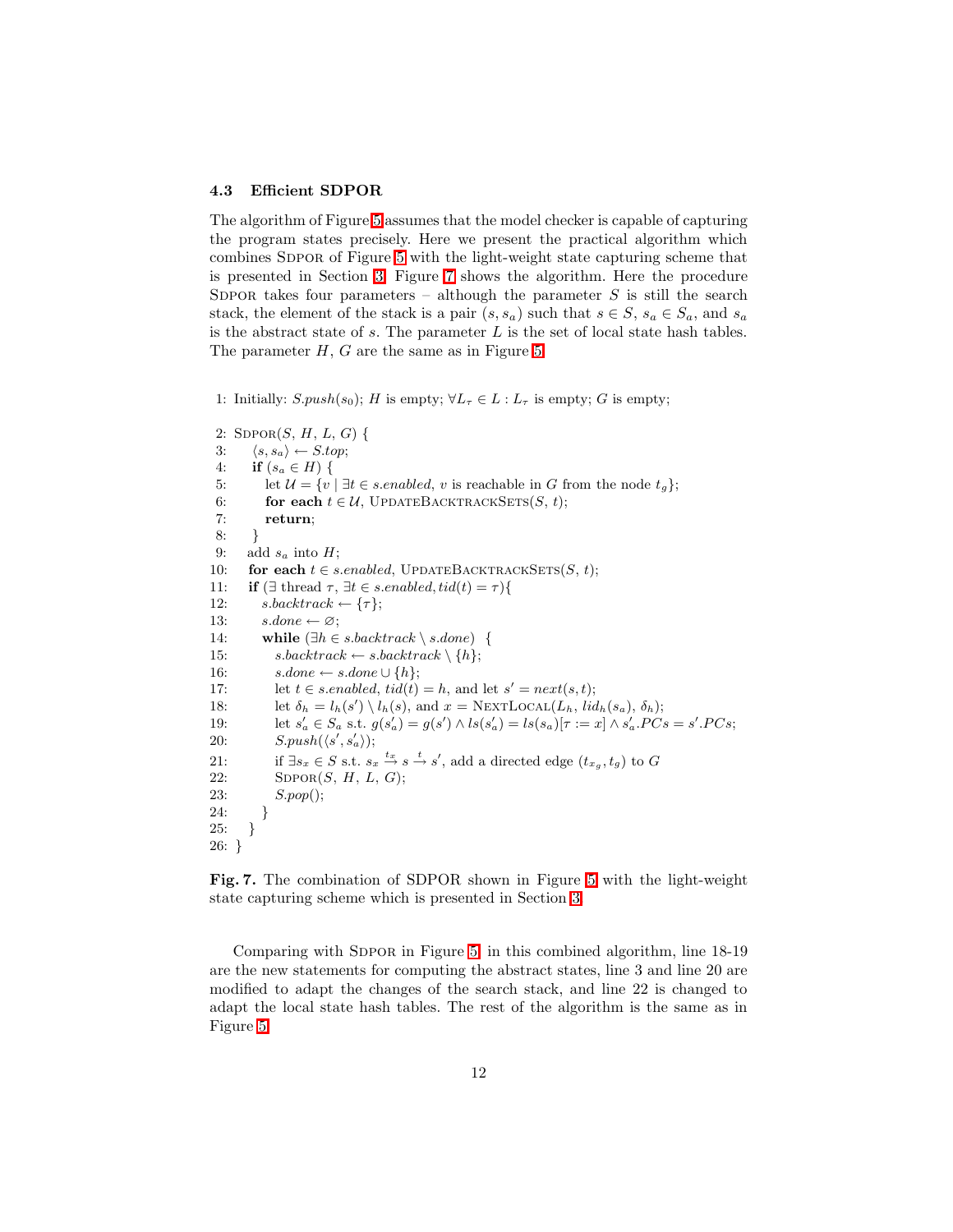### <span id="page-12-0"></span>5 Implementation

We implemented the algorithm of Figure [7](#page-11-0) in the infrastructure of the runtime model checker Inspect [\[7](#page-14-6)[,11\]](#page-14-10) . Inspect can instrument a multithreaded C program with code to intercept the visible operations, compile the the instrumented program along with a stub library into an executable, and uses a centralized monitor to systematically explore interleavings of the program by concretely executing the program.

Inspect uses escape analysis [\[12\]](#page-14-11) to reveal potential visible operations in a multithreaded program. Building upon this approach, we implemented an intra-procedural forward data-flow analysis to determine the local state changes between successive visible operations. For any transition t, we treat  $\delta_t$  as  $\delta_{\perp}$ when: (i)  $t<sub>g</sub>$  of t is the first visible operation in the procedure, or (ii) there are function calls or updates of pointers between the previous visible operation and  $t_q$ . Otherwise, we compute  $\delta_t$  by capturing the changes of the local variables.

In [\[11\]](#page-14-10), we described how automated instrumentation is done for stateless runtime checking. To capture the local state changes of threads, we instrument extra code into the program under test to inform the scheduler the local state changes.

## <span id="page-12-1"></span>6 Experimental Results

We performed experiments on a set of multithreaded benchmarks: example1 is the program shown in Figure [1,](#page-1-0) sharedArray is a benchmark from [\[13\]](#page-14-12). It has two threads that iteratively write to different elements of a shared array. bbuf is an implementation of a bounded buffer with concurrent producers and consumers.  $bzip2smp [14]$  $bzip2smp [14]$  and  $pfscan [15]$  $pfscan [15]$  are two real multithreaded applications.  $bzip2smp$ is a multithreaded compression program that uses multiple threads to speed up the compression of a file. pfscan is a multithreaded file scanner that uses multiple threads to search in parallel through directories. bzip2smp contains 6.4k lines of C code, and pfscan has 1k lines of C code.

Table [1](#page-13-0) shows the experimental results using stateless DPOR and our stateful approach. All the experiments were performed on a PC with an Intel quad-core CPU of 2.4GHz and 2GB of memory. We use "-" to denote that the program cannot be completely checked within 24 hours (86400 seconds).

We compared SDPOR with DPOR on the number of executions (or runs) they require to check a program, the number of transitions explored, and the checking time. Note that for SDPOR, the number of transitions being explored minus the number of "re-visited" states is the number of states encountered in the search. From the experimental results, it is clear that our stateful DPOR approach is more effective than the stateless DPOR, in reducing both the number of transitions to be explored and the checking time.

# 7 Related Work

There has been substantial work on stateful model checking. Model checkers such as SPIN [\[16\]](#page-14-15) and Bogor [\[17\]](#page-14-16) have been very successful in revealing bugs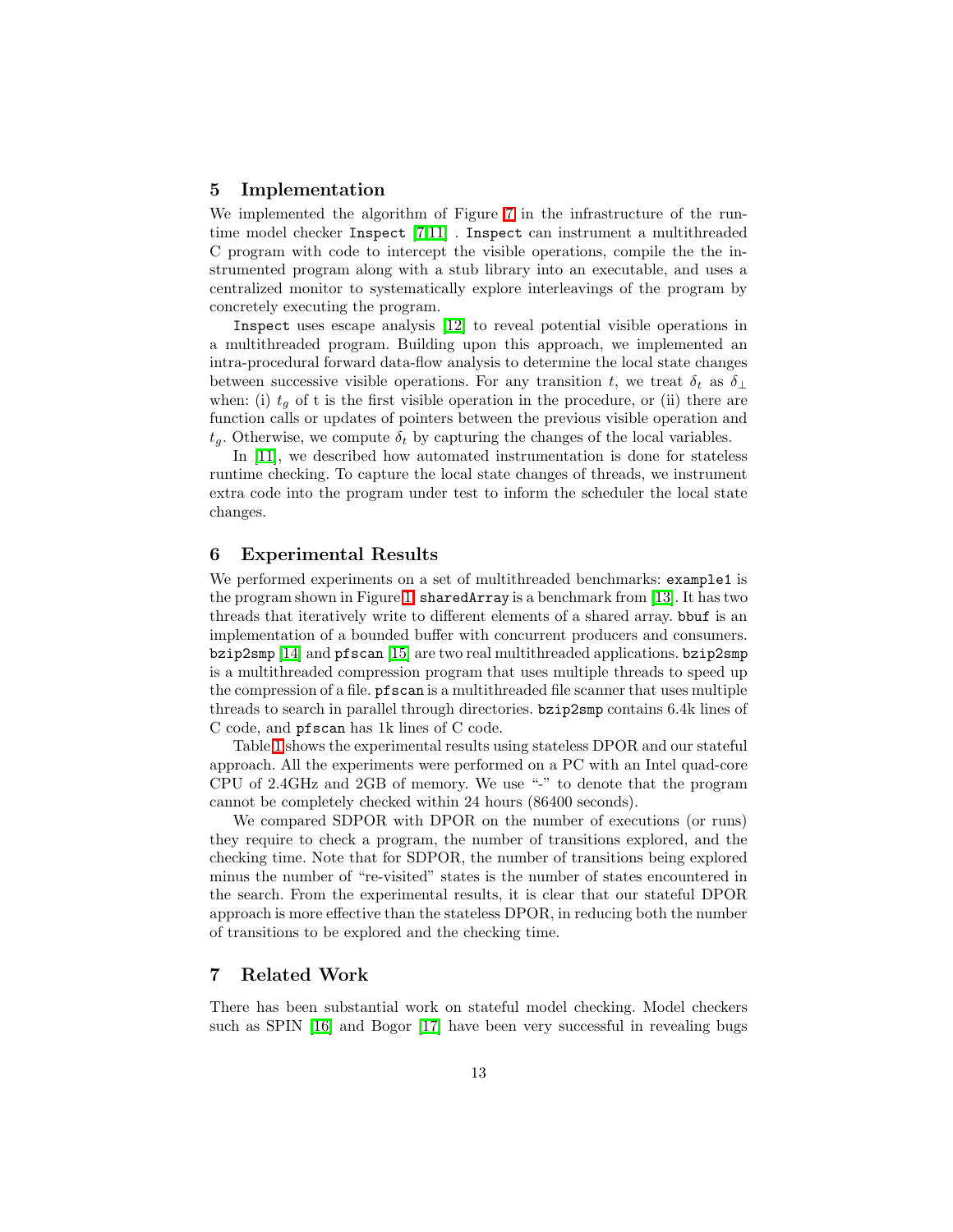| Benchmarks Threads |                             | <b>DPOR</b>              |                    |          | <b>SDPOR</b> |                                    |        |          |
|--------------------|-----------------------------|--------------------------|--------------------|----------|--------------|------------------------------------|--------|----------|
|                    |                             | runs                     | transitionstime(s) |          | runs         | $transitions$ re-visited $time(s)$ |        |          |
| example1           | $\mathcal{D}_{\mathcal{L}}$ | $\overline{\phantom{0}}$ |                    |          | 35           | 2,084                              | 12     | 1.41     |
| sharedArray        | $\overline{2}$              |                          |                    |          | 98           | 18,557                             | 33     | 5.70     |
| bbuf               | 4                           | 47,096                   | 1,058,962          | 938.27   | 16,246       | 349,717                            | 669    | 344.88   |
| bzip2smp           | 4                           |                          |                    |          | 4,598        | 26.442                             | 4460   | 1311.15  |
| bzip2smp           | 5                           |                          |                    | $\equiv$ | 18,709       | 92.276                             | 18,278 | 9456.34  |
| bzip2smp           | 6                           | -                        |                    |          | 51,400       | 236,863                            | 50,401 | 25659.38 |
| pfscan             | 3                           | 84                       | 1,157              | 0.527    | 71           | 967                                | 2      | 0.485    |
| pfscan             | 4                           | 13,617                   | 189,218            | 240.74   | 3,168        | 40,395                             | 334    | 57.43    |
| pfscan             | 5                           |                          |                    |          | 272,873      | 3,402,486                          | 39,008 | 5328.84  |

<span id="page-13-0"></span>Table 1. Experimental results on the comparison between DPOR and SDPOR

and proving the correctness of systems. However, it is difficult for classic model checkers to check realistic multithreaded programs, which often heavily use library routines and have sophisticated memory manipulation operations. The advantage of our approach is able to directly examine the programs and avoid the modeling overhead (and potential consistency issues).

Musuvathi et al. [\[5\]](#page-14-4) developed CMC, which is a runtime model checker that can precisely capture the states of a concurrent program by snapshoting the kernel space plus the user space of the program. In our work, we do not capture the whole state of a multithreaded program. Instead, we abstract the local states of threads as identities, and try to recognize the same states in different executions by tracking the local state changes. Compared with CMC, our approach is more light-weight in capturing states at runtime.

Gueta et al. [\[13\]](#page-14-12) proposed Cartesian partial order reduction, which reduces the search space by delaying unnecessary context switches using Cartesian vectors. Cartesian partial order reduction performs stateful search, and can deal with cyclic state space. However, their approach assumed that the model checker is capable of capturing the states precisely, and did not address the problem of practical state capturing at runtime. We present a light-weight method for capturing the states of concurrent programs at runtime, and show how to adapt the stateful search into dynamic partial order reduction.

Yi et al. [\[18\]](#page-15-0) proposed another stateful dynamic partial order reduction method based on the summary of interleavings. [\[18\]](#page-15-0) also assumed that the model checker is able to precisely capture the states, and did not address the problem of state capturing at runtime. Their definition of summary for interleavings is a set of happen-before transition mappings. In their method, each state is associated with a summary of interleaving information, which could be very expensive to store and to keep updated. When a visited state is encountered, our SDPOR computes a summary for the states that can be reached from the visited state in one or more steps. Different from their work, we use a visible operation dependency graph to dynamically compute the summary when a visited state is encountered. As a result, in our approach, the state summary computation is more light-weight.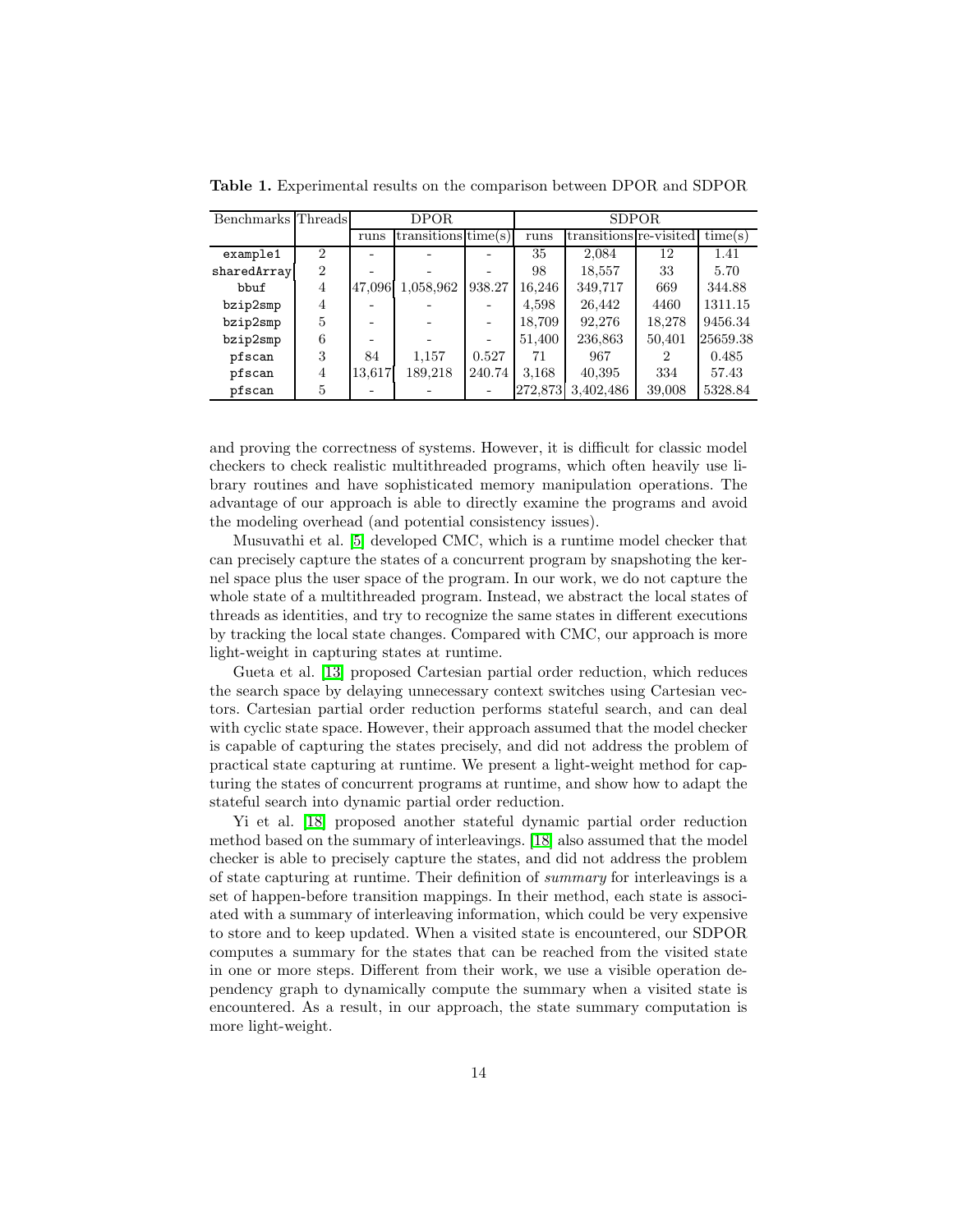# 8 Conclusion

We present an efficient stateful runtime model checking approach to testing multithreaded C programs. To overcome the problem of capturing local states of multithreaded C programs at runtime, we propose a novel light-weight state abstraction scheme to conservatively capture local states. We also propose a stateful dynamic partial order reduction algorithm, and show how to combine it with our light-weight state capturing scheme. Compared with the traditional stateless DPOR approach, our approach is able to detect commutativity of transitions in different executions of multithreaded programs at runtime, and avoid exploring redundant interleavings. The experiments show that our approach is more efficient than stateless DPOR in checking realistic programs.

# <span id="page-14-0"></span>References

- <span id="page-14-1"></span>1. Lee, E.A.: The problem with threads. Volume 39., Los Alamitos, CA, USA, IEEE Computer Society Press (2006) 33–42
- 2. Godefroid, P.: Model Checking for Programming Languages using Verisoft. In: POPL. (1997) 174–186
- <span id="page-14-2"></span>3. Musuvathi, M., Qadeer, S.: Iterative context bounding for systematic testing of multithreaded programs. In Ferrante, J., McKinley, K.S., eds.: PLDI, ACM (2007) 446–455
- <span id="page-14-3"></span>4. Flanagan, C., Godefroid, P.: Dynamic Partial-order Reduction for Model Checking Software. In Palsberg, J., Abadi, M., eds.: Proceedings of the 32nd ACM SIGPLAN-SIGACT Symposium on Principles of Programming Languages, ACM (2005) 110–121
- <span id="page-14-4"></span>5. Musuvathi, M., Park, D.Y.W., Chou, A., Engler, D.R., Dill, D.L.: CMC: A Pragmatic Approach to Model Checking Real Code. In: OSDI. (2002)
- <span id="page-14-5"></span>6. Visser, W., Havelund, K., Brat, G.P., Park, S.: Model checking programs. In: ASE. (2000) 3–12
- <span id="page-14-7"></span><span id="page-14-6"></span>7. http://www.cs.utah.edu/∼yuyang/inspect
- 8. Pratikakis, P., Foster, J.S., Hicks, M.: Locksmith: context-sensitive correlation analysis for race detection. In: PLDI, ACM Press (2006) 320–331
- <span id="page-14-8"></span>9. Godefroid, P.: Partial-Order Methods for the Verification of Concurrent Systems: An Approach to the State-Explosion Problem. Springer-Verlag (1996)
- <span id="page-14-9"></span>10. Palmer, R.L.: Formal Analysis for MPI-based High Performance Computing Software, Ph.D. Dissertation, University of Utah. (2007)
- <span id="page-14-11"></span><span id="page-14-10"></span>11. http://www.cs.utah.edu/∼yuyang/inspect/inspect-intro.pdf
- 12. Salcianu, A., Rinard, M.: Pointer and escape analysis for multithreaded programs. In: PPoPP, New York, NY, USA, ACM Press (2001) 12–23
- <span id="page-14-12"></span>13. Gueta, G., Flanagan, C., Yahav, E., Sagiv, M.: Cartesian partial-order reduction. In Bosnacki, D., Edelkamp, S., eds.: SPIN. Volume 4595 of Lecture Notes in Computer Science., Springer (2007) 95–112
- <span id="page-14-14"></span><span id="page-14-13"></span>14. http://bzip2smp.sourceforge.net/
- <span id="page-14-15"></span>15. http://freshmeat.net/projects/pfscan
- 16. Holzmann, G.J.: The Spin Model Checker: Primer and Reference Manual. Addison-Wesley (2004)
- <span id="page-14-16"></span>17. Robby, Dwyer, M.B., Hatcliff, J.: Bogor: an extensible and highly-modular software model checking framework. In: ESEC / SIGSOFT FSE. (2003) 267–276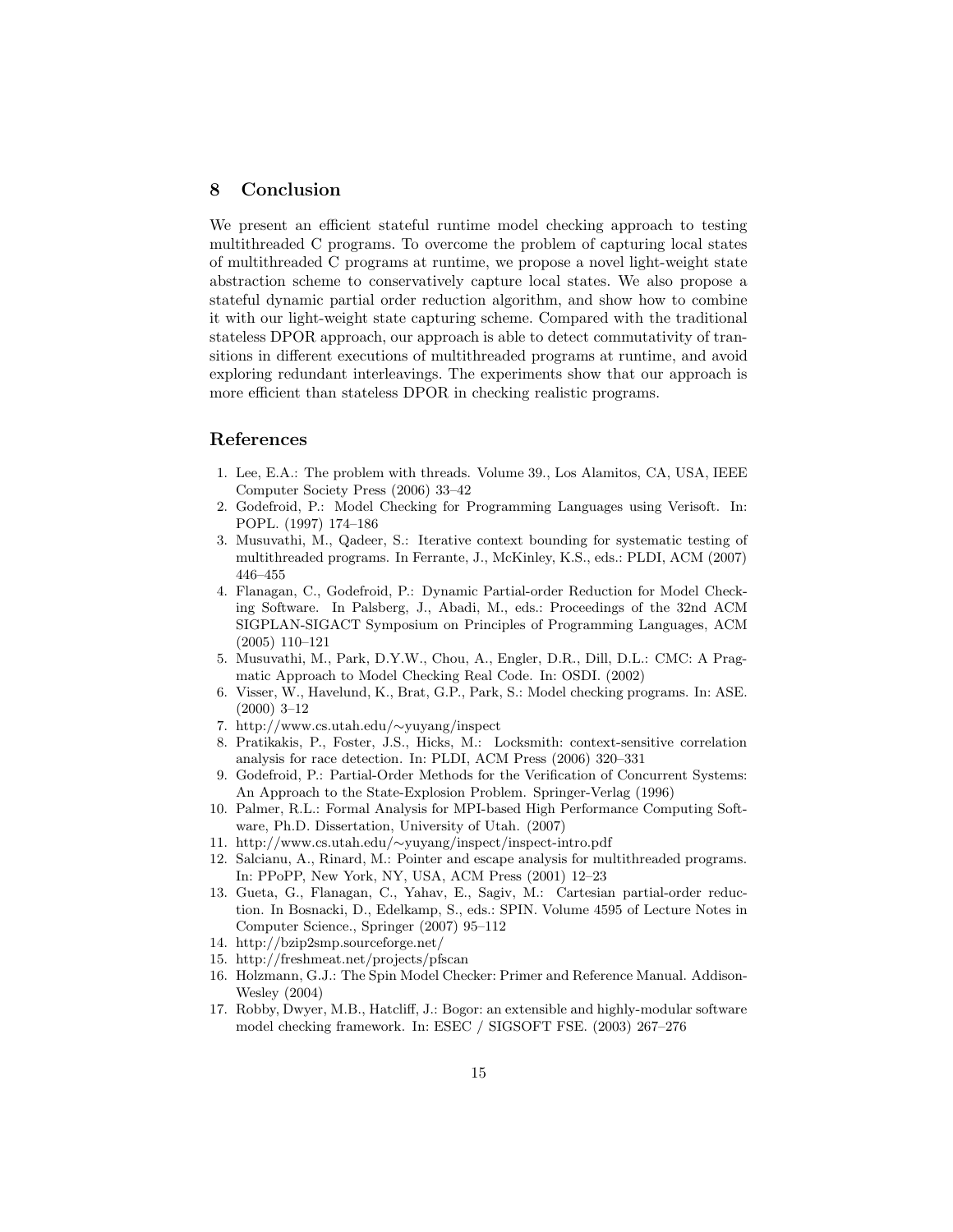<span id="page-15-0"></span>18. Yi, X., Wang, J., Yang, X.: Stateful Dynamic Partial-Order Reduction. In Liu, Z., He, J., eds.: ICFEM. Volume 4260 of Lecture Notes in Computer Science., Springer (2006) 149–167

# Appendix

**Theorem 1.** Let  $M = (S, s_0, \Gamma)$  be a multithreaded program. In a depth first search on S following the algorithm of Figure [3,](#page-6-1) let  $s, s' \in S$  be states that can be reached from  $s_0$ , and let  $s_a, s'_a \in S_a$  be the abstract states of s and s'. Then  $\forall \tau \in Tid : lid_\tau(s_a) =$  $lid_\tau(s'_a) \implies l_\tau(s) = l_\tau(s').$ 

*Proof.* In a depth first search on S following the algorithm of Figure [3,](#page-6-1) let n be the number of times that NEXTLOCAL returns to DFS from line 4 or line 5 of Figure [4.](#page-6-2) That is, n is the number of times that NEXTLOCAL is invoked with either  $\delta_{\tau} = \delta_{\varepsilon}$  or  $\exists y \, \langle (i, \delta_{\tau}) \to y \rangle \in L_{\tau}$ . We now prove the theorem by induction on n.

- (Base case)  $n = 0$ : Following NEXTLOCAL, if  $n = 0$ , all calls to NEXTLOCAL must return from either line 3 or line 7. That is, NEXTLOCAL has never been invoked with  $\delta_{\tau} = \delta_{\varepsilon}$  or  $\exists y \cdot \langle (i, \delta_{\tau}) \to y \rangle \in L_{\tau}$ . Hence, following the algorithm of Figure [4,](#page-6-2) every local state that has been visited must be assigned a unique id. Therefore, in this situation,  $lid_\tau(s_a) = lid_\tau(s'_a)$  holds if and only if  $s_a = s'_a$ . Obviously,  $lid_\tau(s_a) = lid_\tau(s'_a) \implies l_\tau(s) = l_\tau(s')$  holds in this situation.
- (Induction hypothesis) Let  $k \geq 0$ . For all  $n, n \leq k$ , Theorem 1 holds.
- (Induction step) Let  $n = k + 1$ . Let  $s' \in S$  be the state and  $\tau \in Tid$  be the thread such that by invoking  $NextLocal(L_{\tau}, lid_{\tau}(s'), \delta_{\tau})$  at line 8, n changes from k to  $k + 1$ . Consider the situation that DFS has finished executing line 8 of Figure [3,](#page-6-1) but has not started executing line 9. Let  $s \in S$  be a state and t be a transition such that  $s \stackrel{t}{\rightarrow} s'$  and  $\tau = tid(t)$ . There are two cases with respect to  $s'$ :
	- If  $\delta_{\tau} = \delta_{\epsilon}$ , according to line 7 of DFS, we have  $l_{\tau}(s) = l_{\tau}(s')$ , and  $lid_{\tau}(s_a) =$  $lid_\tau(s'_a)$ . Obviously  $lid_\tau(s_a) = lid_\tau(s'_a) \implies l_\tau(s) = l_\tau(s')$  holds. Hence the theorem holds.
	- If  $\exists y. \langle (lid_\tau (s_a), \delta_\tau) \to y \rangle \in L_\tau$ : Let  $s_1, s_2 \in S$  be the two states that have been visited and  $t_1$  be the transition such that  $\langle (lid_\tau (s_a), \delta_\tau) \rightarrow y \rangle$  was added to  $L_{\tau}$  when DFS explored  $s_1 \stackrel{t_1}{\rightarrow} s_2$ . Let  $s_{1_a}$  and  $s_{2_a}$  respectively be the abstract state of  $s_1$  and  $s_2$  Obviously we have  $lid_\tau(s_{1_a}) = lid_\tau(s_a)$ ,  $lid_\tau(s_{2_a}) = y$ , and  $l_{\tau}(s_2) \setminus l_{\tau}(s_1) = l_{\tau}(s') \setminus l_{\tau}(s)$ . According to the induction hypothesis,  $l_{\tau}(s_1) =$  $l_{\tau}(s)$  must hold. As  $l_{\tau}(s_2) \setminus l_{\tau}(s_1) = l_{\tau}(s') \setminus l_{\tau}(s)$ , we have  $l_{\tau}(s_2) = l_{\tau}(s')$ . Hence, the theorem holds. Otherwise, it contradicts the induction hypothesis.  $\Box$

Let  $M = (S, s_0, \Gamma)$  be a multithreaded program. Let s be a state in S. We use  $R_s$  to denote the set of states that are reachable from s by executing one or more transitions. Obviously we have  $R_s \subseteq S$ .

Let  $SDPOR_k$  be the algorithm of Figure [8.](#page-16-0) Comparing with SDPOR, the only difference between  $SDPOR_k$  and  $SDPOR$  is that  $SDPOR_k$  takes one more parameter k, which bounds  $\text{SDPOR}_k$  to return only at the first k visited states. In more detail,  $\text{SDPOR}_k$  uses a global counter  $c$  to record the number of visited states that it has encountered during the depth-first search (line 5 of Figure [8\)](#page-16-0). When a visited state  $s_v$  is encountered, if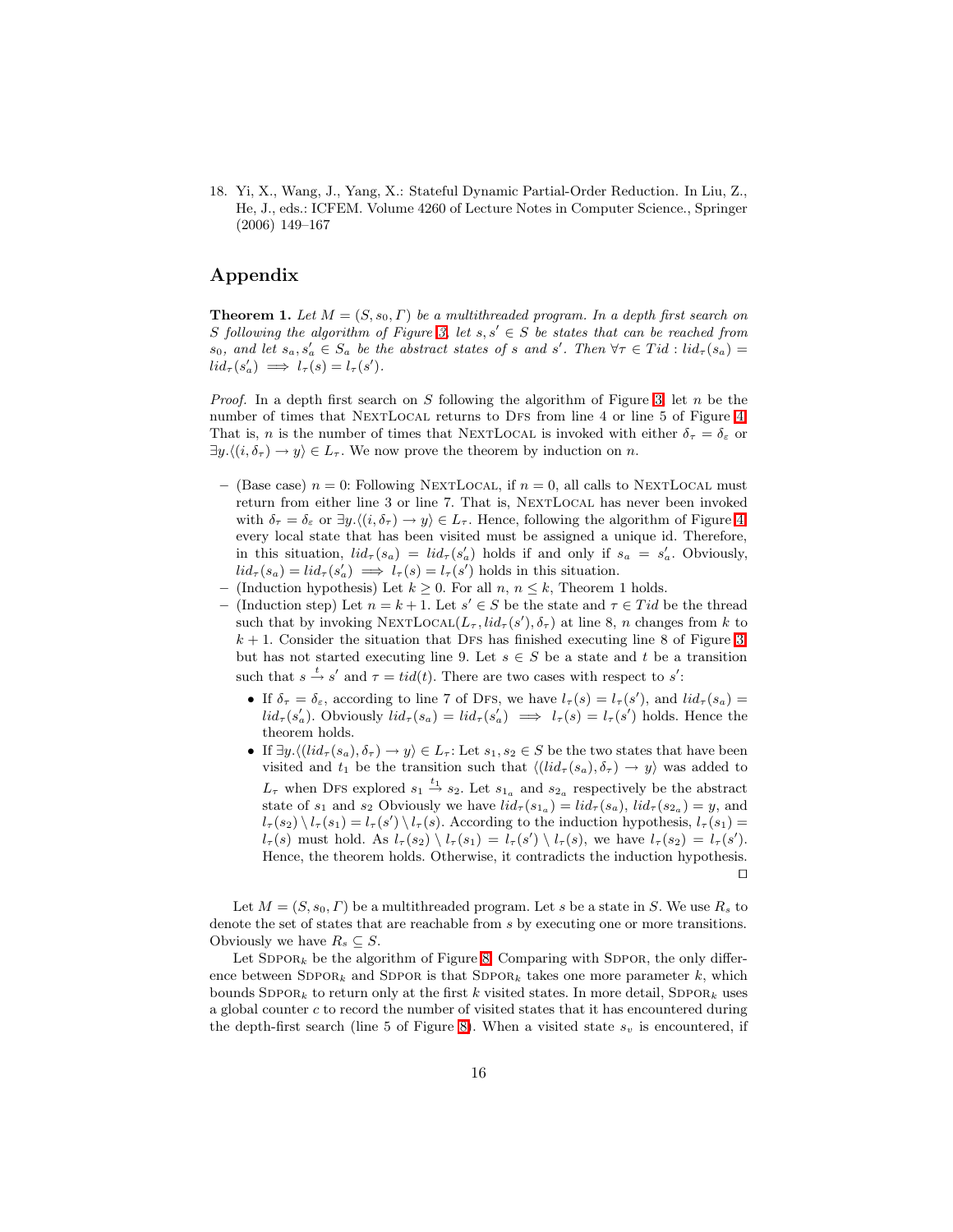1: Initially:  $c = 0$ ;  $S.push(s_0)$ ; H is empty;

2:  $\text{SDPOR}_k(S, H)$  { 3:  $s \leftarrow S.top;$ 4: **if**  $(s \in H)$  { 5:  $c \leftarrow c + 1$ ; 6: **if**  $(c \leq k)$  { 7: let  $T_p = \{t_g | t \text{ can be executed from states which are reachable from } s \};$ 8: for each  $t \in T_p$ , UPDATEBACKTRACKSETS $(S, t)$ ; 9: return; 10: } 11: } 12: add s into  $H$ ; 13: for each  $t \in s.enabeled$ , UPDATEBACKTRACKSETS $(S, t)$ ; 14: if  $(\exists \text{ thread } \tau, \exists t \in \text{s. enabled}, tid(t) = \tau)$ 15:  $s.\text{backtrack} \leftarrow \{\tau\};$ 16:  $s.done \leftarrow \varnothing$ ; 17: while  $(\exists h \in s \text{.} \text{backtrack} \setminus s \text{.} \text{done})$  { 18:  $s.\text{backtrack} \leftarrow \text{shacktrack} \{h\}, \text{ } s.\text{done} \leftarrow s.\text{done} \cup \{h\};$ 19: let  $t \in s.\n{enabled},\n{tid}(t) = h, \n{and let } s' = next(s, t);$ 20:  $S.push(s');$ 21:  $\text{SDPOR}_k(S, H);$ 22:  $S.pop();$ 23: } 24: } 25: }

<span id="page-16-0"></span>Fig. 8. SDPOR<sub>k</sub> only stops depth-first search and backtrack immediately at the first *k* revisited states.

 $c \leq k$ , then SDPOR<sub>k</sub> updates the backtrack sets of states in the search stack (line 7-8) of Figure [8\)](#page-16-0) and returns immediately; otherwise,  $SDPOR_k$  continues exploring  $R_{s_v}$ .

We have a class of algorithms  $\{SDPOR_0, SDPOR_1, \dots\}$  by assigning k specific values. Let A denote an algorithm that explores the state space of M. Let  $S_A \subseteq S$  refer to the set of states that is explored using  $A$  by starting from  $s_0$ . Obviously, we have  $S_{\text{DPOR}}$  $= S_{\text{SDPOR}_0}$  and  $S_{\text{SDPOR}} = S_{\text{SDPOR}_{\infty}}$ .

<span id="page-16-1"></span>To prove the correctness of Theorem [2,](#page-9-0) we first prove Lemma [1,](#page-16-1) which characterize the relationship between  $SDPOR_k$  and  $SDPOR_{k+1}$ .

**Lemma 1.** Let  $M = (S, s_0, \Gamma)$  be a multithreaded program. Let  $s, s' \in S$  and t be a transition of M such that  $s \stackrel{t}{\rightarrow} s'$ . Let  $k \geq 0$ . If  $s \stackrel{t}{\rightarrow} s'$  is explored by SDPOR<sub>k</sub>, it must be explored by  $SDPOR_{k+1}$ .

*Proof.* Let r be the value of the global variable c when we finish checking the state space of M using  $SDPOR_k$ . There are two cases with respect to r:

- If  $r \leq k$ , obviously that the state spaces traversed by SDPOR<sub>k</sub> and SDPOR<sub>k+1</sub> are identical. The lemma holds.
- If  $r > k$ , let  $v_i$  be the *i*-th visited state SDPOR<sub>k</sub> and SDPOR<sub>k+1</sub> encounter while exploring the state space of M. Let  $\Gamma_i^x \subseteq \Gamma$  be the transition relation that has